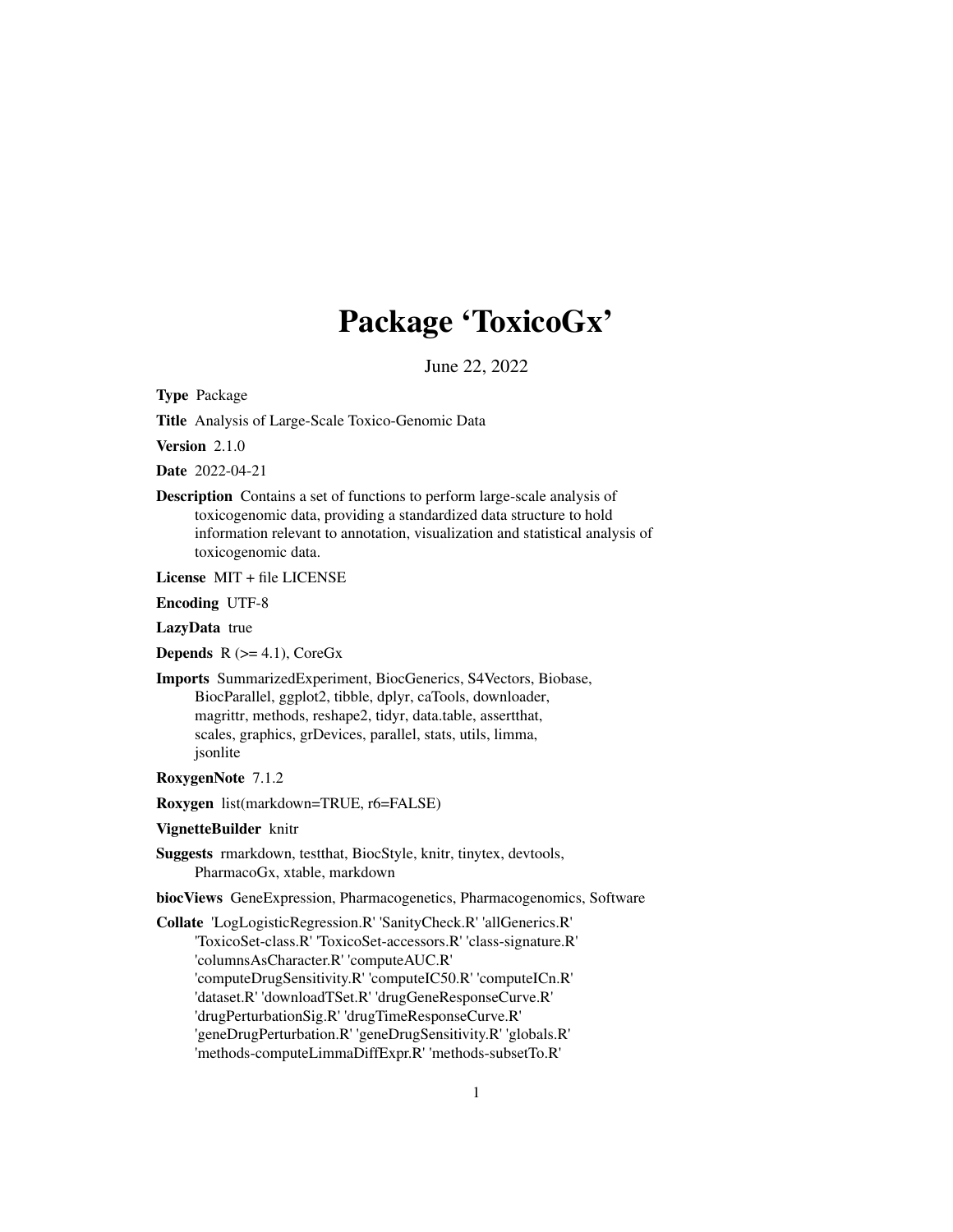'paramErrorChecker.R' 'paramMissingHandler.R' 'paramMissingHandlerTests.R' 'rankGeneDrugPerturbation.R' 'rankGeneDrugSensitivity.R' 'summarizeMolecularProfiles.R' 'summarizeSensitivityProfiles.R' 'updateObject-methods.R' 'utilities.R' 'zzz.R'

git\_url https://git.bioconductor.org/packages/ToxicoGx

git\_branch master

git\_last\_commit b754f00

git\_last\_commit\_date 2022-04-26

Date/Publication 2022-06-22

Author Sisira Nair [aut], Esther Yoo [aut], Christopher Eeles [aut], Amy Tang [aut], Nehme El-Hachem [aut], Petr Smirnov [aut], Benjamin Haibe-Kains [aut, cre]

Maintainer Benjamin Haibe-Kains <benjamin.haibe.kains@utoronto.ca>

# R topics documented:

| $\mathbf{3}$                                                                                                               |
|----------------------------------------------------------------------------------------------------------------------------|
| 3                                                                                                                          |
| $\overline{4}$                                                                                                             |
| 5                                                                                                                          |
| $\overline{7}$                                                                                                             |
| 8                                                                                                                          |
| $dim, ToxicoSet-method \dots \dots \dots \dots \dots \dots \dots \dots \dots \dots \dots \dots \dots \dots \dots$<br>8     |
| 9                                                                                                                          |
| 10                                                                                                                         |
| 11                                                                                                                         |
| 13                                                                                                                         |
| -15                                                                                                                        |
| 15                                                                                                                         |
| -17                                                                                                                        |
| show, ToxicoSig-method $\ldots \ldots \ldots \ldots \ldots \ldots \ldots \ldots \ldots \ldots \ldots \ldots \ldots$<br>-17 |
| -18                                                                                                                        |
| -19                                                                                                                        |
| 20                                                                                                                         |
| 21                                                                                                                         |
| 22                                                                                                                         |
|                                                                                                                            |
|                                                                                                                            |
|                                                                                                                            |
|                                                                                                                            |
|                                                                                                                            |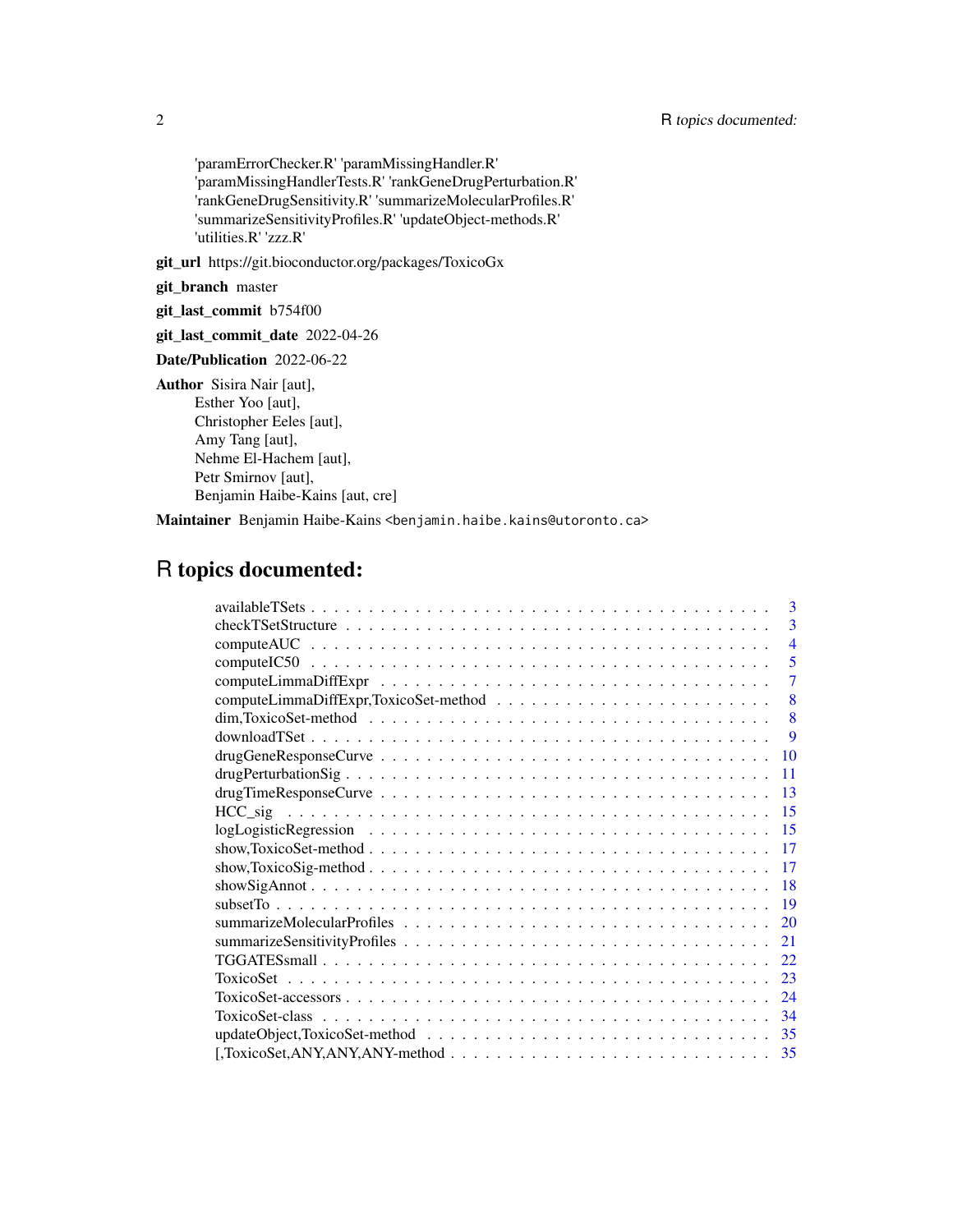#### <span id="page-2-0"></span>**Index** [37](#page-36-0)

availableTSets *Return a table of ToxicoSets available for download*

#### Description

The function fetches a table of all ToxicoSets available for download from the ToxicoGx server. The table includes the names of the ToxicoSet, the types of data available in the object, and the date of last update.

#### Usage

availableTSets(canonical = TRUE)

#### Arguments

canonical [logical](#page-0-0) Should available TSets show only official TSets, or should user generated TSets be included?

## Details

Much more information on the processing of the data and data provenance can be found at: www.orcestra.ca

#### Value

A data.frame with details about the available ToxicoSet objects

#### Examples

```
if (interactive()){
availableTSets()
}
```
checkTSetStructure *A function to verify the structure of a ToxicoSet*

## Description

This function checks the structure of a ToxicoSet, ensuring that the correct annotations are in place and all the required slots are filled so that matching of cells and drugs can be properly done across different types of data and with other studies.

#### Usage

```
checkTSetStructure(tSet, plotDist = FALSE, result.dir = ".")
```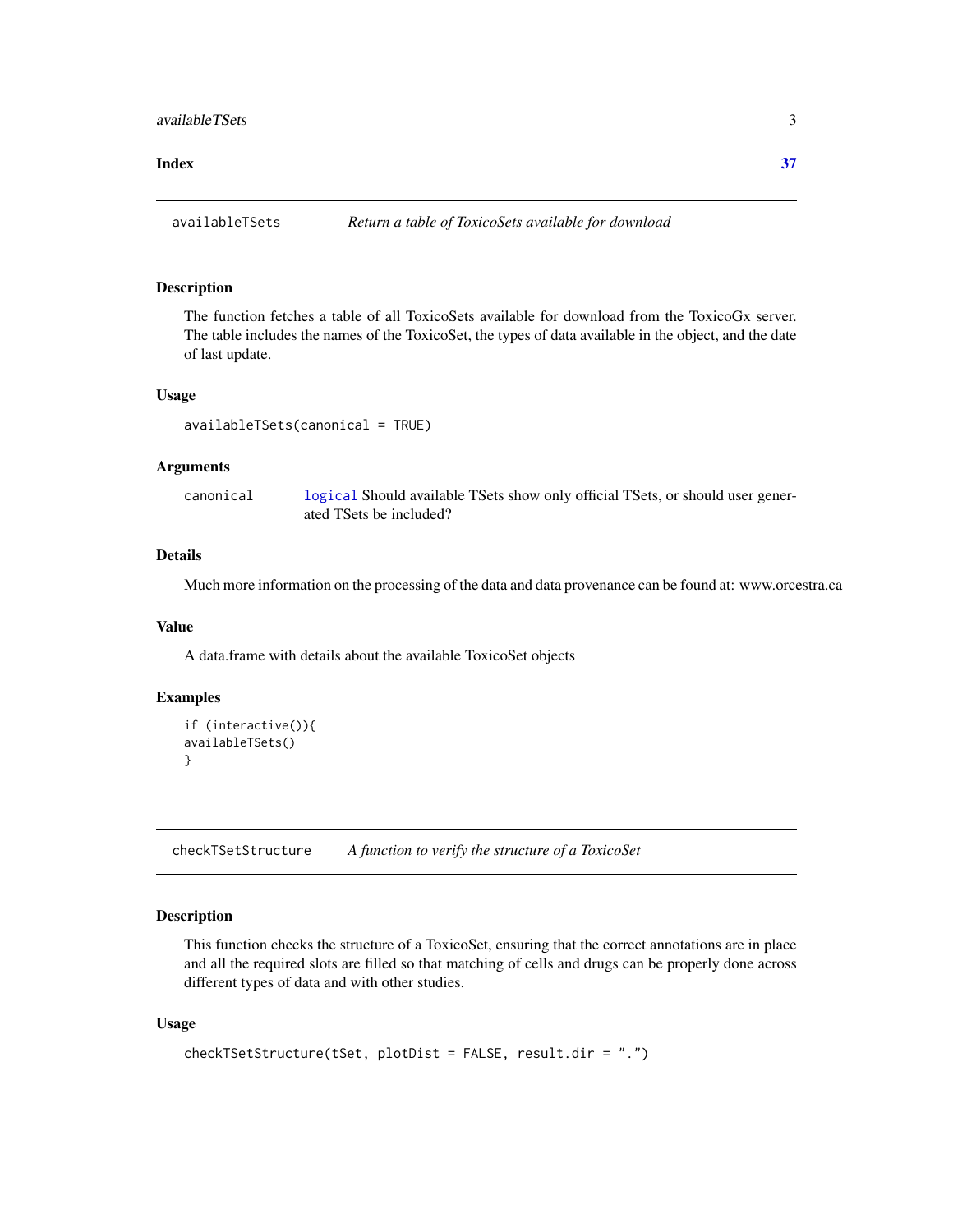#### <span id="page-3-0"></span>**Arguments**

| tSet       | A ToxicoSet object                                                                |
|------------|-----------------------------------------------------------------------------------|
| plotDist   | Should the function also plot the distribution of molecular data?                 |
| result.dir | The path to the directory for saving the plots as a string, defaults to tempdir() |

## Value

Prints out messages whenever describing the errors found in the structure of the pset object passed in.

#### Examples

checkTSetStructure(TGGATESsmall)

computeAUC *Computes the AUC for a Drug Dose Viability Curve*

## **Description**

Returns the AUC (Area Under the drug response Curve) given concentration and viability as input, normalized by the concentration range of the experiment. The area returned is the response (1- Viablility) area, i.e. area under the curve when the response curve is plotted on a log10 concentration scale, with high AUC implying high sensitivity to the drug. The function can calculate both the area under a fitted Hill Curve to the data, and a trapz numeric integral of the actual data provided. Alternatively, the parameters of a Hill Slope returned by logLogisticRegression can be passed in if they already known.

#### Usage

```
computeAUC(
  concentration,
  viability,
 Hill_fit,
  conc_as_log = FALSE,
  viability_as_pct = TRUE,
  true = TRUE,area.type = c("Fitted", "Actual"),
  verbose = TRUE
\lambda
```
#### Arguments

concentration vector is a vector of drug concentrations.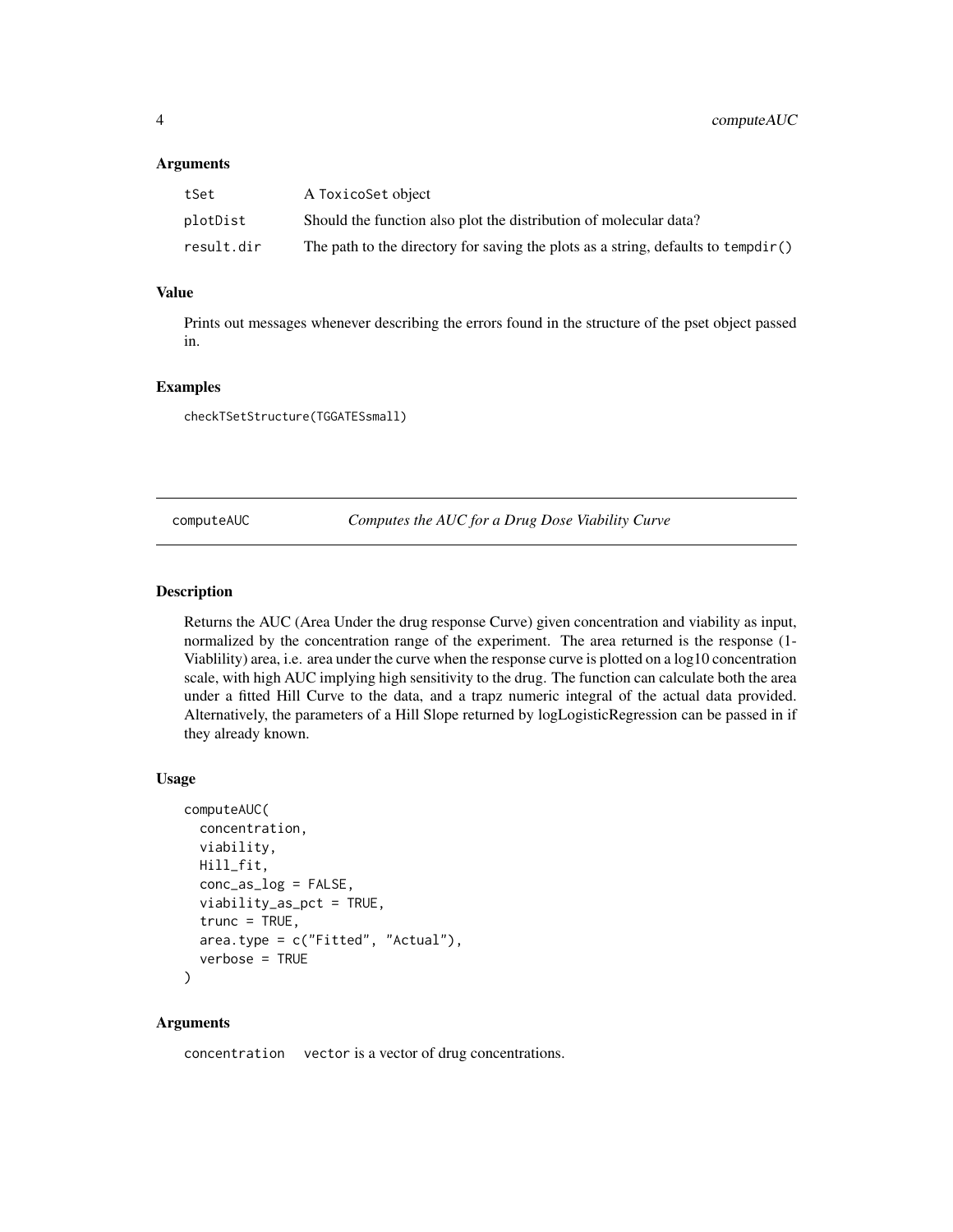<span id="page-4-0"></span>

| viability        | vector is a vector whose entries are the viability values observed in the presence<br>of the drug concentrations whose logarithms are in the corresponding entries of<br>conc, where viability 0 indicates that all cells died, and viability 1 indicates that<br>the drug had no effect on the cells.                                                                           |  |
|------------------|----------------------------------------------------------------------------------------------------------------------------------------------------------------------------------------------------------------------------------------------------------------------------------------------------------------------------------------------------------------------------------|--|
| Hill_fit         | list or vector In the order: c("Hill Slope", "E_inf", "EC50"), the parameters<br>of a Hill Slope as returned by logLogisticRegression. If conc_as_log is set then<br>the function assumes logEC50 is passed in, and if viability_as_pct flag is set, it<br>assumes E_inf is passed in as a percent. Otherwise, E_inf is assumed to be a<br>decimal, and EC50 as a concentration. |  |
| $conc_as_log$    | logical, if true, assumes that log10-concentration data has been given rather<br>than concentration data.                                                                                                                                                                                                                                                                        |  |
| viability_as_pct |                                                                                                                                                                                                                                                                                                                                                                                  |  |
|                  | logical, if false, assumes that viability is given as a decimal rather than a per-<br>centage, and returns AUC as a decimal. Otherwise, viability is interpreted as<br>percent, and AUC is returned 0-100.                                                                                                                                                                       |  |
| trunc            | logical, if true, causes viability data to be truncated to lie between 0 and 1<br>before curve-fitting is performed.                                                                                                                                                                                                                                                             |  |
| area.type        | Should the area be computed using the actual data ("Actual"), or a fitted curve<br>("Fitted")                                                                                                                                                                                                                                                                                    |  |
| verbose          | logical, if true, causes warnings thrown by the function to be printed.                                                                                                                                                                                                                                                                                                          |  |

#### Value

Numeric AUC value

## Examples

```
dose <- c("0.0025","0.008","0.025","0.08","0.25","0.8","2.53","8")
viability <- c("108.67","111","102.16","100.27","90","87","74","57")
computeAUC(dose, viability)
```
computeIC50 *Computes the ICn for any n in 0-100 for a Drug Dose Viability Curve*

## Description

Returns the ICn for any given nth percentile when given concentration and viability as input, normalized by the concentration range of the experiment. A Hill Slope is first fit to the data, and the ICn is inferred from the fitted curve. Alternatively, the parameters of a Hill Slope returned by logLogisticRegression can be passed in if they already known.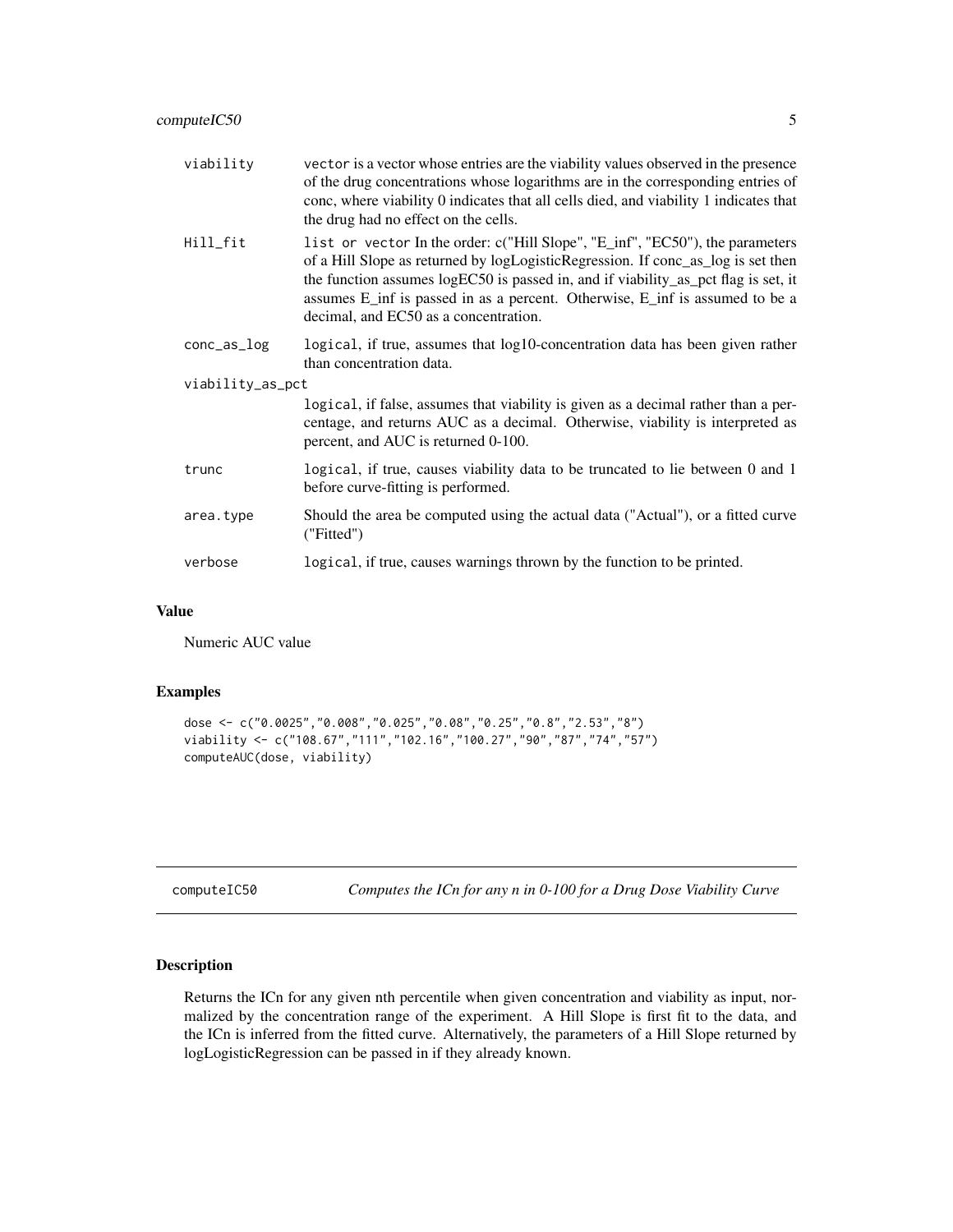## Usage

```
computeIC50(
  concentration,
  viability,
  Hill_fit,
  conc_as_log = FALSE,
  viability_as_pct = TRUE,
  verbose = TRUE,
  trunc = TRUE
\mathcal{L}computeICn(
  concentration,
  viability,
  Hill_fit,
  n,
  conc_as_log = FALSE,viability_as_pct = TRUE,
  verbose = TRUE,
  trunc = TRUE
)
```
## Arguments

| concentration    | vector is a vector of drug concentrations.                                                                                                                                                                                                                                                                                                                                       |  |
|------------------|----------------------------------------------------------------------------------------------------------------------------------------------------------------------------------------------------------------------------------------------------------------------------------------------------------------------------------------------------------------------------------|--|
| viability        | vector is a vector whose entries are the viability values observed in the presence<br>of the drug concentrations whose logarithms are in the corresponding entries of<br>conc, where viability 0 indicates that all cells died, and viability 1 indicates that<br>the drug had no effect on the cells.                                                                           |  |
| Hill_fit         | list or vector In the order: c("Hill Slope", "E_inf", "EC50"), the parameters<br>of a Hill Slope as returned by logLogisticRegression. If conc_as_log is set then<br>the function assumes logEC50 is passed in, and if viability_as_pct flag is set, it<br>assumes E_inf is passed in as a percent. Otherwise, E_inf is assumed to be a<br>decimal, and EC50 as a concentration. |  |
| $conc_as_log$    | logical, if true, assumes that log10-concentration data has been given rather<br>than concentration data, and that log10(ICn) should be returned instead of ICn.                                                                                                                                                                                                                 |  |
| viability_as_pct |                                                                                                                                                                                                                                                                                                                                                                                  |  |
|                  | logical, if false, assumes that viability is given as a decimal rather than a per-<br>centage, and that E_inf passed in as decimal.                                                                                                                                                                                                                                              |  |
| verbose          | logical, if true, causes warnings thrown by the function to be printed.                                                                                                                                                                                                                                                                                                          |  |
| trunc            | logical, if true, causes viability data to be truncated to lie between 0 and 1<br>before curve-fitting is performed.                                                                                                                                                                                                                                                             |  |
| n                | numeric The percentile concentration to compute. If viability_as_pct set, as-<br>sumed to be percentage, otherwise assumed to be a decimal value.                                                                                                                                                                                                                                |  |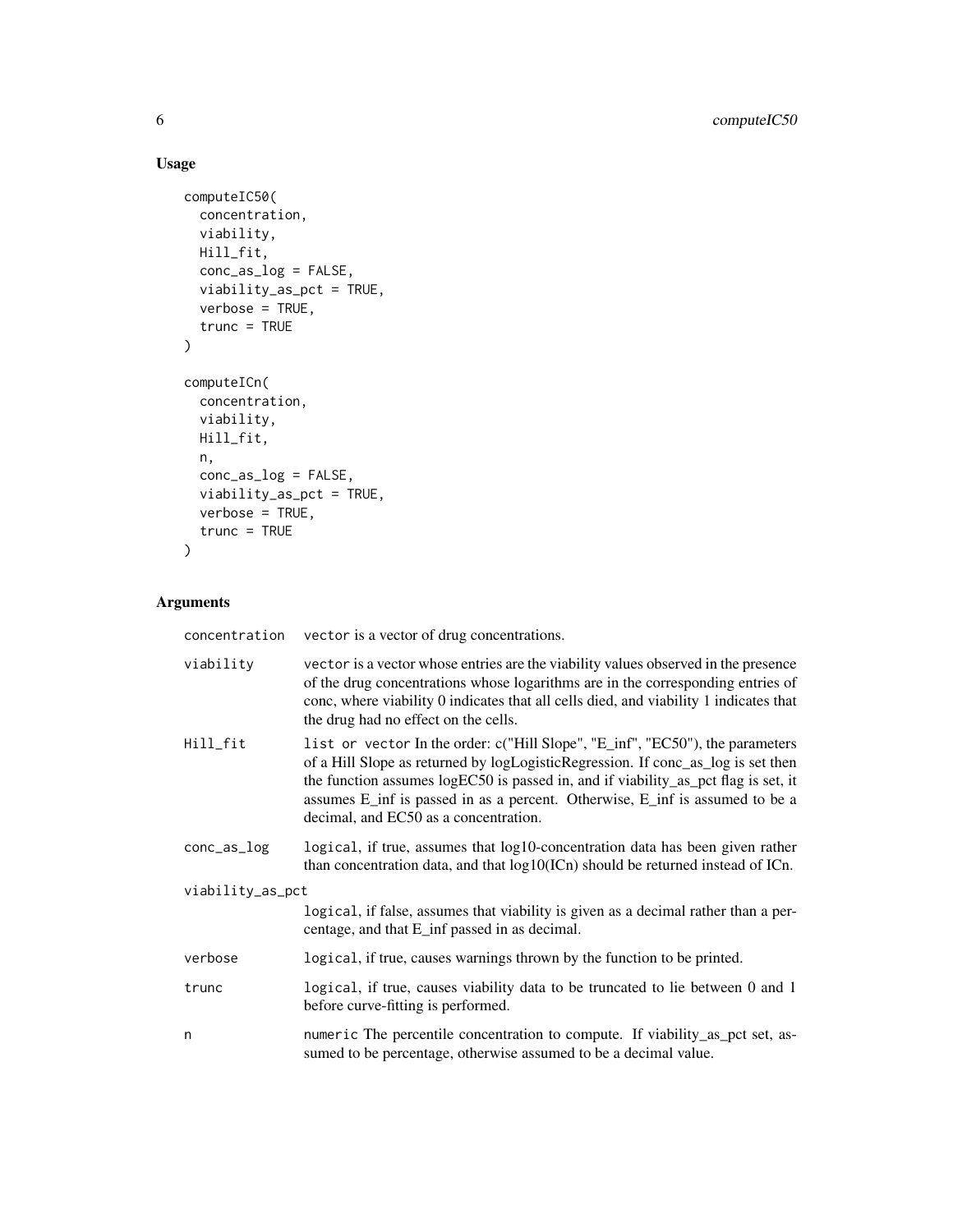## <span id="page-6-0"></span>Value

a numeric value for the concentration of the nth precentile viability reduction

## Functions

• computeIC50: Returns the IC50 of a Drug Dose response curve

## Examples

```
dose <- c("0.0025","0.008","0.025","0.08","0.25","0.8","2.53","8")
viability <- c("108.67","111","102.16","100.27","90","87","74","57")
computeIC50(dose, viability)
computeICn(dose, viability, n=10)
```
computeLimmaDiffExpr *Generic method for performing differential expression analysis on an S4 object using the limma package*

## Description

Generic method for performing differential expression analysis on an S4 object using the limma package

## Usage

```
computeLimmaDiffExpr(object, ...)
```
## Arguments

| object   | S4 An S4 object to conduct differential expression analysis on. |
|----------|-----------------------------------------------------------------|
| $\cdots$ | Allow new parameters to be added to this generic.               |

#### Value

To be defined by the method implementation.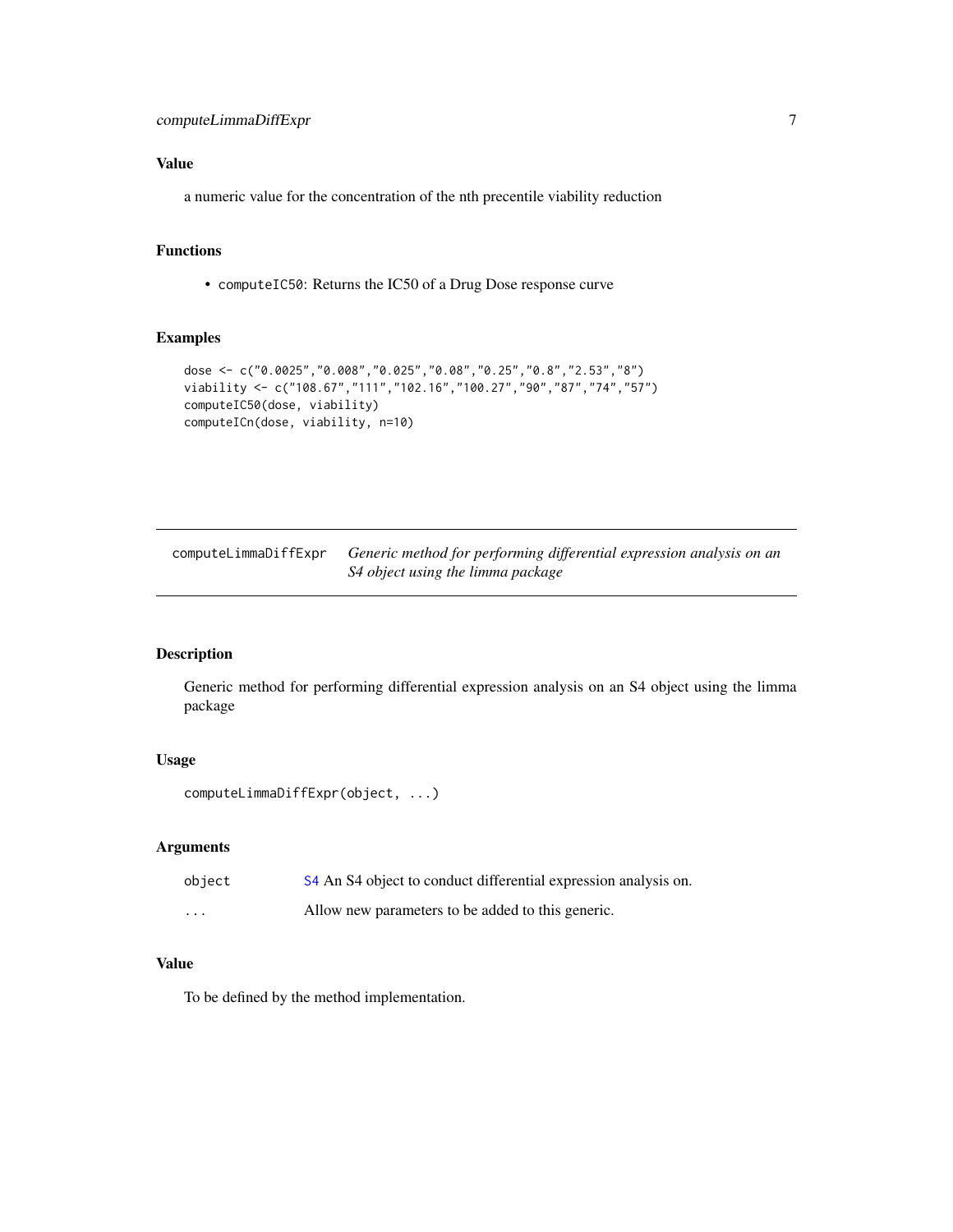<span id="page-7-0"></span>computeLimmaDiffExpr,ToxicoSet-method

*Conduct differential expression analysis using the limma R pacakge*

## Description

WARNING: This function can take a very long time to compute!

#### Usage

```
## S4 method for signature 'ToxicoSet'
computeLimmaDiffExpr(object, buildTable = TRUE)
```
## Arguments

| object     | A Toxicoset object with a molecular profile named 'rna'                                                                                                                                                                                                          |
|------------|------------------------------------------------------------------------------------------------------------------------------------------------------------------------------------------------------------------------------------------------------------------|
| buildTable | logical Should the result of the eBayes function from limma be assembled into<br>a data table containing the result along with the gene, compound and durations<br>names. Default it TRUE, otherwise this function with return the object produced<br>by eBayes. |

### Value

A [data.table](#page-0-0) containing the results the limma differential expression analysis comparing control vs each dose level for each compound within each duration.

## Examples

```
if (interactive()) {
  data(TGGATESsmall)
  analysis <- computeLimmaDiffExpr(TGGATESsmall)
}
```
dim,ToxicoSet-method *Get the dimensions of a ToxicoSet*

## Description

Get the dimensions of a ToxicoSet

#### Usage

## S4 method for signature 'ToxicoSet' dim(x)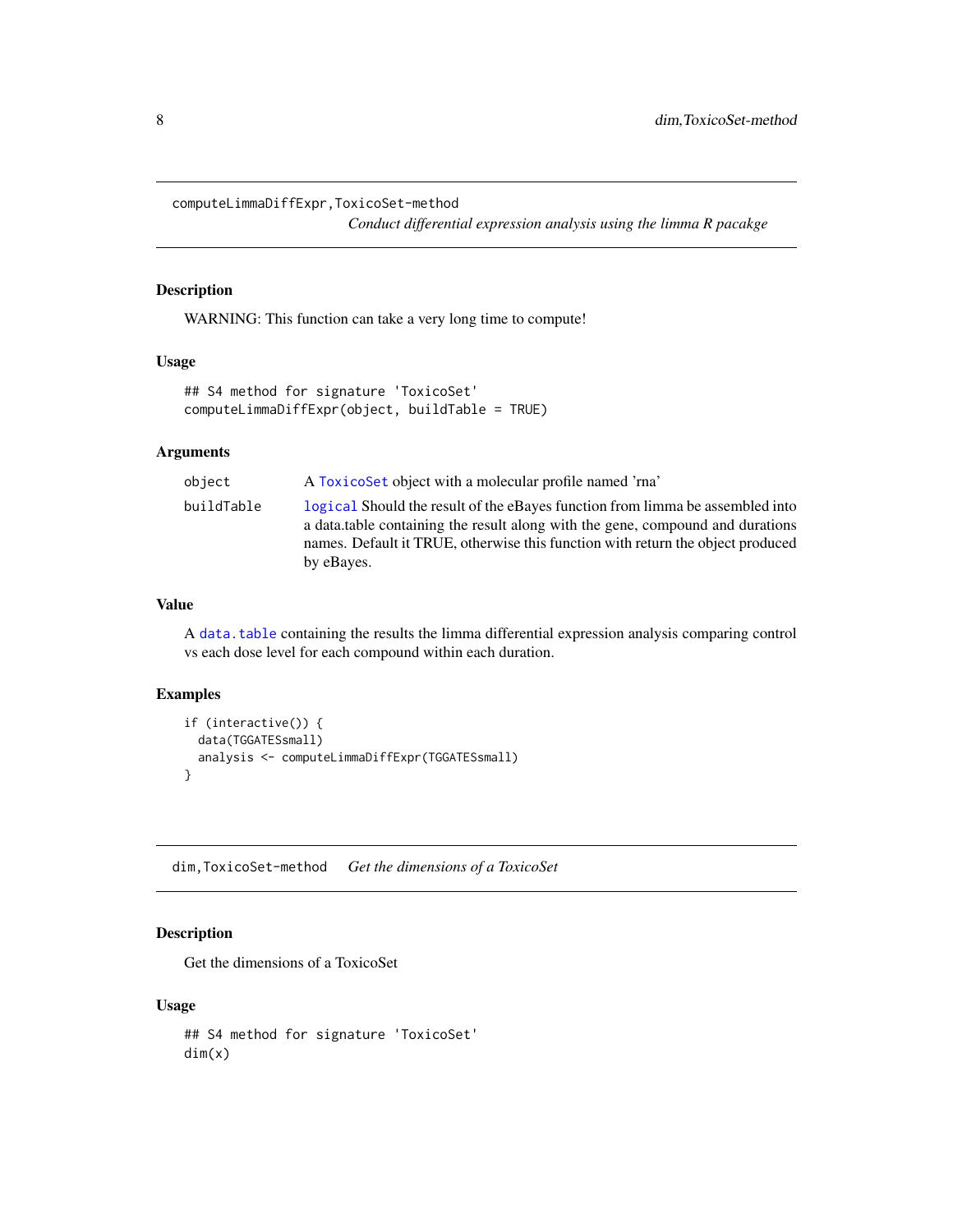## <span id="page-8-0"></span>downloadTSet 9

## Arguments

x ToxicoSet

## Value

A named vector with the number of Cells and Drugs in the ToxicoSet

#### Examples

```
data(TGGATESsmall)
dim(TGGATESsmall)
```
#### downloadTSet *Download a ToxicoSet object*

### Description

This function allows you to download a ToxicoSet object for use with this package. The ToxicoSets have been extensively curated and organised within a ToxicoSet class, enabling use with all the analysis tools provided in ToxicoGx.

#### Usage

```
downloadTSet(
  name,
  saveDir = tempdir(),
  tSetFileName = NULL,
  verbose = TRUE,
  timeout = 600\mathcal{L}
```
#### Arguments

| name         | Character string, the name of the PhamracoSet to download.                                                                                        |
|--------------|---------------------------------------------------------------------------------------------------------------------------------------------------|
| saveDir      | Character string with the folder path where the ToxicoSet should be saved.<br>Defaults to './tSets/'. Will create directory if it does not exist. |
| tSetFileName | character string, the file name to save the dataset under                                                                                         |
| verbose      | bool Should status messages be printed during download. Defaults to TRUE.                                                                         |
| timeout      | $numeric(1)$ How long to wait before the download times out, in seconds. De-<br>fault is 600 seconds (10 minutes).                                |

## Value

A tSet object with the dataset, downloaded from our server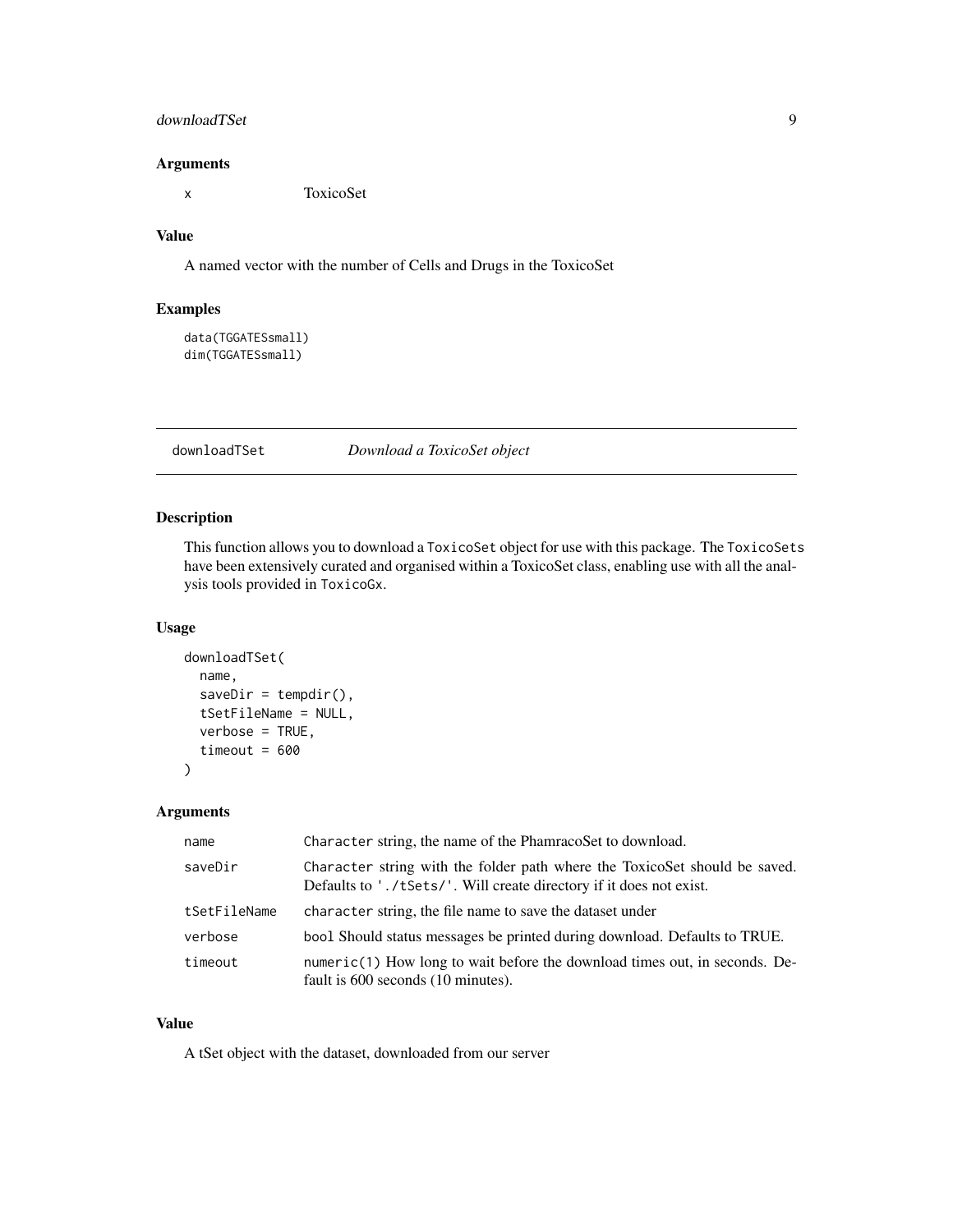## Examples

```
if (interactive()) {
drugMatrix_rat <- downloadTSet("DrugMatrix Rat")
}
```
drugGeneResponseCurve *Compares gene expression for a specificed set of features over specific drug dosages vs time*

## Description

This function generates a plot visualizing the relationship between gene expression, time and dose level for the selected tSet. The plot is generated with ggplot2 and can be customized using ggplot plot + function() syntax.

## Usage

```
drugGeneResponseCurve(
  tSet,
  duration = NULL,
 cell_lines = NULL,
 mDataTypes = NULL,
  features = NULL,
 dose = NULL,
  drug = NULL,summarize_replicates = TRUE,
  line\_width = 1,point_size = 2.5,
 ggplot_args = NULL,
 verbose = TRUE
)
```
#### Arguments

| tSet       | ToxicoSet A ToxicoSet to be plotted in this graph. Currently only a single tSet<br>is supported.                                                                                                                                  |
|------------|-----------------------------------------------------------------------------------------------------------------------------------------------------------------------------------------------------------------------------------|
| duration   | character A vector of durations to include in the plot.                                                                                                                                                                           |
| cell_lines | character A vector of cell lines to include in the plot.                                                                                                                                                                          |
| mDataTypes | vector A vector specifying the molecular data types to include in this plot.<br>Defaults to the first mDataType if not specified.ex This release version only<br>accepts one mDataType, more to be added in forthcoming releases. |
| features   | character A vector of feature names to include in the plot. If you specify more<br>than two dose levels, you may only pass in up to two features.                                                                                 |

<span id="page-9-0"></span>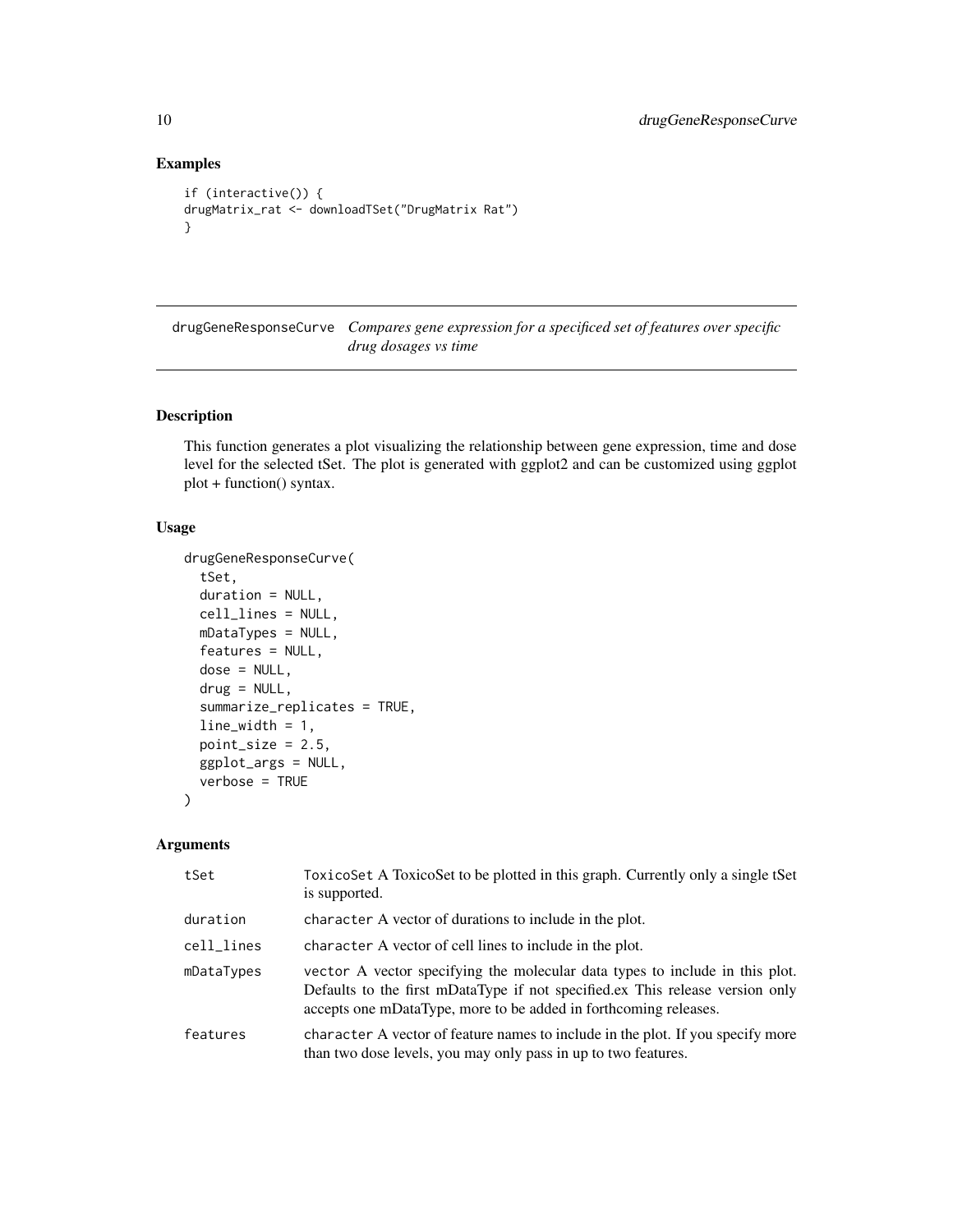<span id="page-10-0"></span>

| dose                 | character A vector of dose levels to be included in the plot. Default to include<br>all dose levels available for a drug. If you specify more than two features you<br>may only pass in up to two dose levels.                                                                                                   |
|----------------------|------------------------------------------------------------------------------------------------------------------------------------------------------------------------------------------------------------------------------------------------------------------------------------------------------------------|
| drug                 | character A drug name to include in this plot. See treatmentNames(tSet) for a<br>list of options.                                                                                                                                                                                                                |
| summarize_replicates |                                                                                                                                                                                                                                                                                                                  |
|                      | logical If TRUE will average viability across replicates for each unique drug-<br>dose-duration combination.                                                                                                                                                                                                     |
| line_width           | numeric A number specifying the thickness of lines in the plot, as passed to size<br>in geom_line(). Defaults to 1.                                                                                                                                                                                              |
| point_size           | numeric A number specifying how large points should be in the plot, as passed<br>to size in geom_point(). Defaults to $2.5$ .                                                                                                                                                                                    |
| ggplot_args          | list A list of ggplot2 functions which can be called using the plot + function()<br>syntax. This allows arbitrary customization of the plot including changing the<br>title, axis labels, colours, etc. Please see the included examples for basic usage<br>or ggplot2 documentation for advanced customization. |
| verbose              | boolean Should warning messages about the data passed in be printed?                                                                                                                                                                                                                                             |

## Value

Plot of the viabilities for each drug vs time of exposure

## Examples

```
if (interactive()) {
 drugGeneResponseCurve(TGGATESsmall, dose = c("Control", "Low", "Middle"),
 mDataTypes="rna", drug = treatmentNames(TGGATESsmall)[1],
 duration = c("2", "8", "24"), features = "ENSG00000002726_at")
}
```
drugPerturbationSig *Drug perturbation analysis*

## Description

Creates a signature representing gene expression (or other molecular profile) change induced by administrating a drug, for use in drug effect analysis.

## Usage

```
drugPerturbationSig(
  tSet,
 mDataType,
 drugs = NULL,
  cell_lines = NULL,
```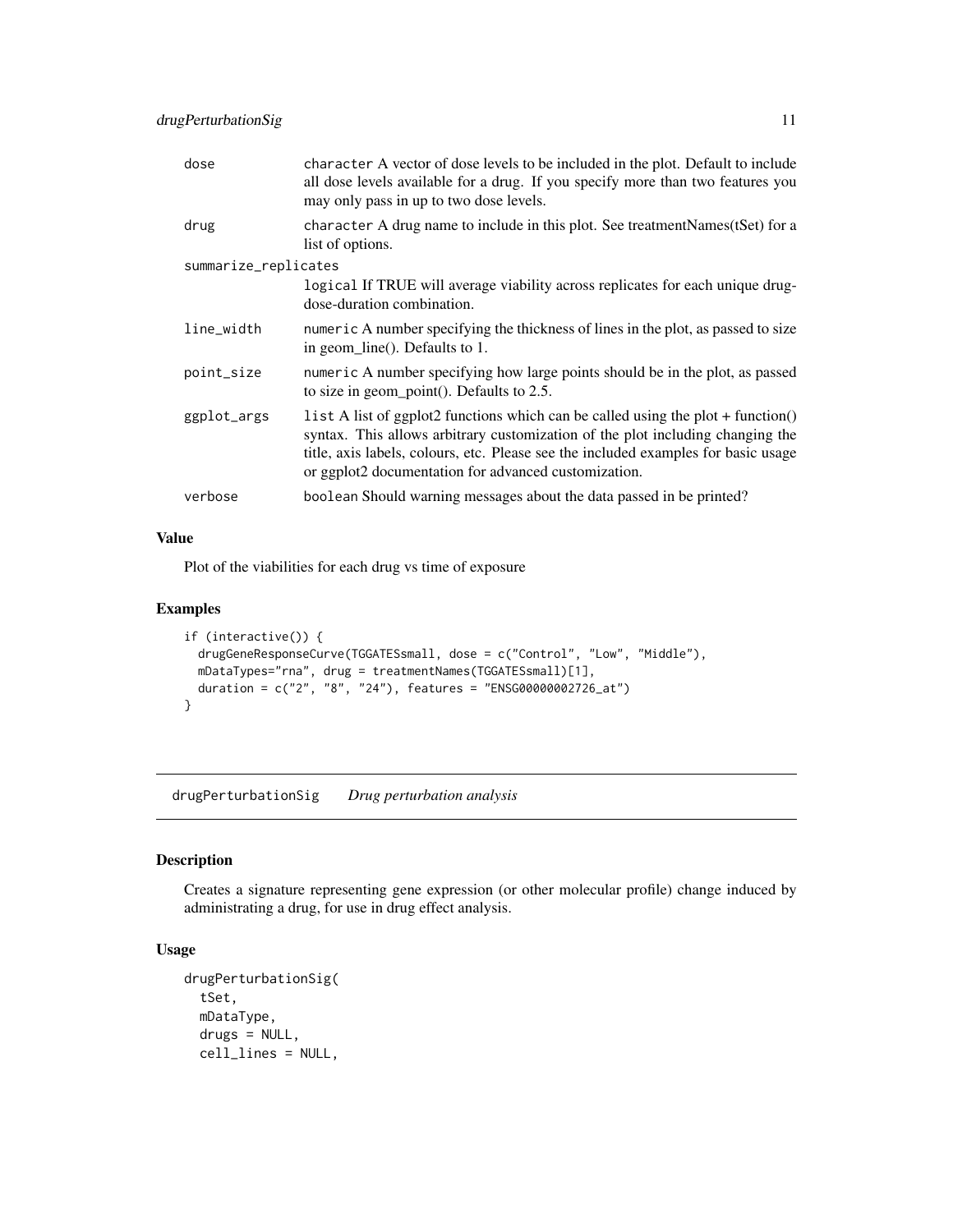```
features = NULL,
  duration = NULL,
  dose = NULL,
  nthread = 1,
  returnValues = c("estimate", "tstat", "pvalue", "fdr"),
  verbose = FALSE
)
```
#### **Arguments**

| tSet         | ToxicoSet a ToxicoSet of the perturbation experiment type                                                                                        |
|--------------|--------------------------------------------------------------------------------------------------------------------------------------------------|
| mDataType    | character which one of the molecular data types to use in the analysis, out of<br>dna, rna, rnaseq, snp, cnv (only rna currently supported)      |
| drugs        | character a vector of drug names for which to compute the signatures. Should<br>match the names used in the ToxicoSet.                           |
| cell_lines   | character a vector of cell names to use in computing the signatures. Should<br>match the names used in the ToxicoSet.                            |
| features     | character a vector of features for which to compute the signatures. Should<br>match the names used in correspondant molecular data in ToxicoSet. |
| duration     | character a vector of experiment durations for which to inlcude in the com-<br>puted the signatures.                                             |
| dose         | character a vector of dose levels to include in the results                                                                                      |
| nthread      | numeric if multiple cores are available, how many cores should the computation<br>be parallelized over?                                          |
| returnValues | character Which of estimate, t-stat, p-value and fdr should the function return<br>for each gene drug pair                                       |
| verbose      | bool Should diagnostive messages be printed? (default false)                                                                                     |

## Details

Given a Toxicoset of the perturbation experiment type, and a character vector of drugs, the function will compute a signature for the effect of drug concentration on the molecular profile of a cell. The algorithm uses a regression model which corrects for experimental batch effects, cell specific differences, and duration of experiment to isolate the effect of the concentration of the drug applied. The function returns the estimated coefficient for concentration, the t-stat, the p-value and the false discovery rate associated with that coefficient, in a 3 dimensional array, with genes in the first direction, drugs in the second, and the selected return values in the third.

#### Value

ToxicoSig An object composed of a 3D array with genes in the first dimension, drugs in the second, and return values in the third.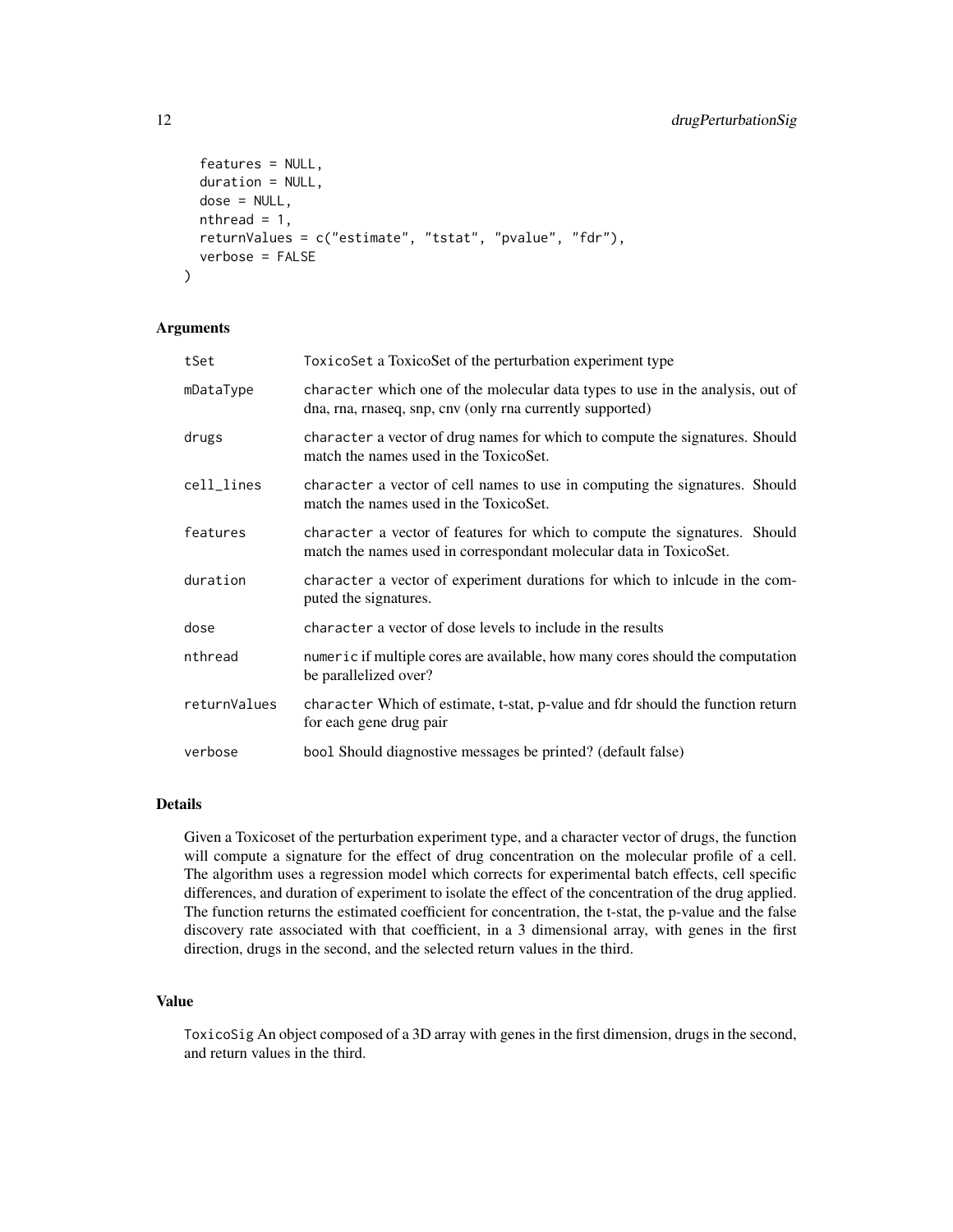## <span id="page-12-0"></span>drugTimeResponseCurve 13

## Examples

```
if (interactive()) {
data(TGGATESsmall)
drug.perturbation <- drugPerturbationSig(TGGATESsmall, mDataType="rna", features = head(fNames(TGGATESsmall, "rna
}
```
drugTimeResponseCurve *Compares viabilities at a given dose over different experimental durations*

#### Description

This function generates a plot visualizing the relationship between gene expression, time and dose level for the selected tSet. The plot is generated with ggplot2 and can be customized using ggplot plot + function() syntax.

## Usage

```
drugTimeResponseCurve(
  tSet,
  duration = NULL,
  cell_lines = NULL,
  dose = NULL,
  drugs = NULL,
  summarize_replicates = TRUE,
  line\_width = 1,point_size = 2.5,
  verbose = TRUE,
  ggplot_args = NULL
\lambda
```
#### Arguments

| tSet                 | Toxicoset A Toxicos et to be plotted in this figure                                                                                                                                              |  |
|----------------------|--------------------------------------------------------------------------------------------------------------------------------------------------------------------------------------------------|--|
| duration             | character A vector of durations to include in the plot.                                                                                                                                          |  |
| cell_lines           | character A vector of cell lines to include in the plot.                                                                                                                                         |  |
| dose                 | character A vector of dose levels to be included in the plot. Default to include<br>all dose levels available for a drug. Must include at minimum two dose levels,<br>one of witch is "Control". |  |
| drugs                | character A drugs or pair of drugs to be plotted.                                                                                                                                                |  |
| summarize_replicates |                                                                                                                                                                                                  |  |
|                      | logical If TRUE will average viability across replicates for each unique drug-<br>dose-duration combination.                                                                                     |  |
| line_width           | numeric A number specifying the thickness of lines in the plot, as passed to size<br>in geom_line(). Defaults to 1.                                                                              |  |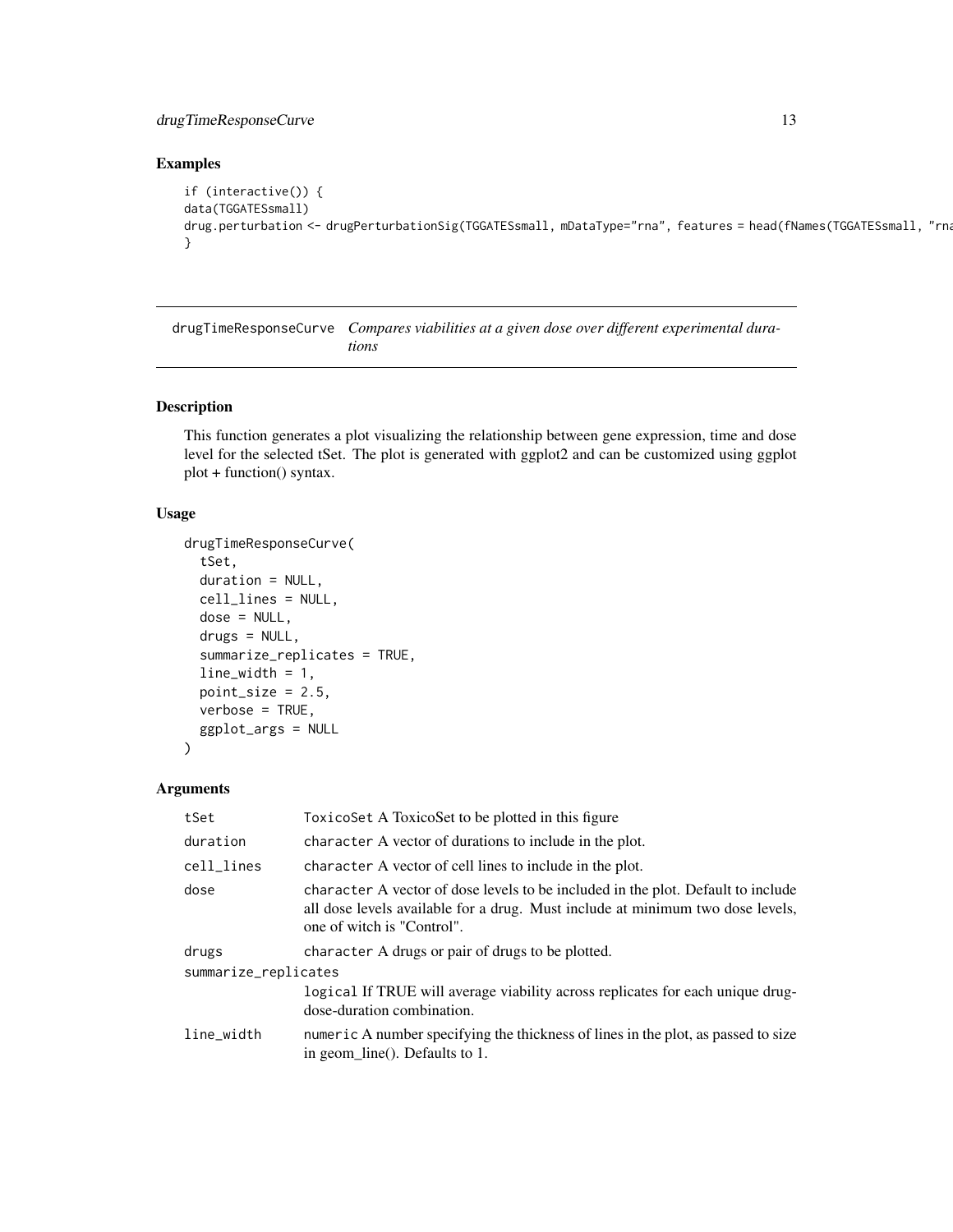| point_size  | numeric A number specifying how large points should be in the plot, as passed<br>to size in geom_point(). Defaults to 2.5.                                                                                                                                                                                                                                                                                                                            |
|-------------|-------------------------------------------------------------------------------------------------------------------------------------------------------------------------------------------------------------------------------------------------------------------------------------------------------------------------------------------------------------------------------------------------------------------------------------------------------|
| verbose     | boolean Should warning messages about the data passed in be printed?                                                                                                                                                                                                                                                                                                                                                                                  |
| ggplot_args | l ist A list of ggplot2 functions which can be called using the plot + function()<br>syntax. This allows arbitrary customization of the plot including changing the<br>title, axis labels, colours, etc. Please see the included examples for basic usage<br>or ggplot2 documentation for advanced customization. Alternatively, you could<br>assign the return value to a variable and add the customization yourself using<br>$plot + function()$ . |

#### Value

Plot of the viabilities for each drugs vs time of exposure

#### Examples

```
library(ggplot2)
```

```
# Default settings
plot <- drugTimeResponseCurve(TGGATESsmall, cell_lines = "Hepatocyte",
dose = c("Control", "Low", "Middle"), drugs = treatmentNames(TGGATESsmall)[6],
duration = c("2", "8", "24")# Customize title, x/y labels, x/y limits, colour palette and define
# custom ticks for x axis using the function argument ggplot2_args
customizations <- list(labs(title= 'My Custom Title', ylab = 'The y-axis'),
                      xlim(c(2, 24)), ylim(c(99,105)),
                      scale_color_brewer(palette="Set1"),
                      scale_x_continuous(breaks=c(2, 8, 24),
                        labels = c("Two", "Eight", "Twenty-Four"))
                      \lambdaif(interactive()) {
    drugTimeResponseCurve(TGGATESsmall, cell_lines = "Hepatocyte",
      dose = c("Control", "Low", "Middle"),
      drugs = treatmentNames(TGGATESsmall)[6], duration = c("2", "8", "24"),
      ggplot_args = customizations)
 }
 # Customize the plot using standard ggplot2 syntax
 if(interactive()) {
    plot + labs(title= 'My Custom Title', ylab = 'The y-axis') +
      xlim(c(2, 24)) + ylim(c(99, 105)) + scale_color_brewer(palette="Set1")}
```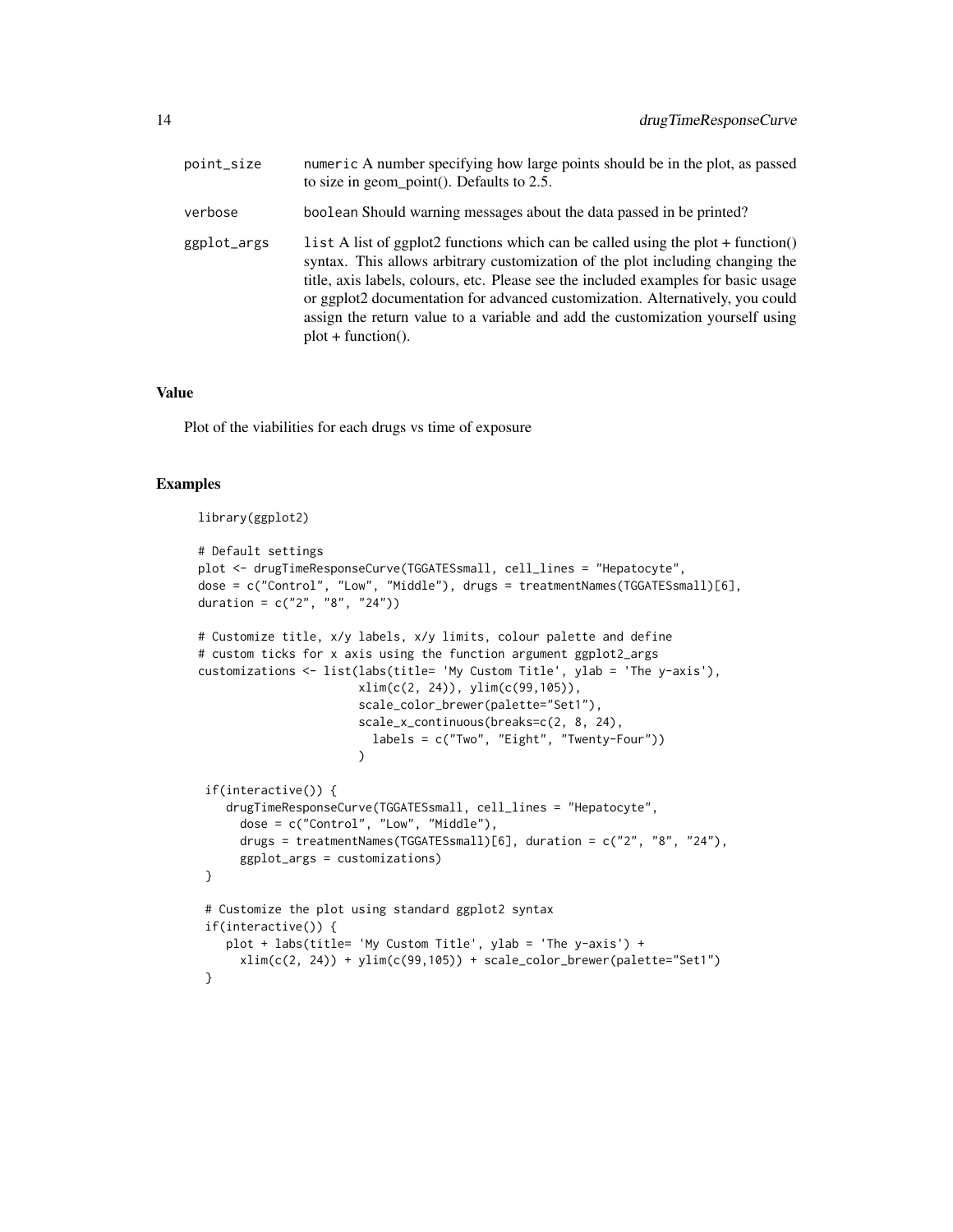<span id="page-14-0"></span>

## Description

A dataset cotaining the gene names associated with the HCC geneset signature

#### Usage

data(HCC\_sig)

## Format

character

logLogisticRegression *Fits curves of the form*  $E = E$  *inf + (1 - E\_inf)/(1 + (c/EC50)* $\triangle$ HS) to *dose-response data points (c, E) given by the user and returns a vector containing estimates for HS, E\_inf, and EC50.*

## **Description**

By default, logLogisticRegression uses an L-BFGS algorithm to generate the fit. However, if this fails to converge to solution, logLogisticRegression samples lattice points throughout the parameter space. It then uses the lattice point with minimal least-squares residual as an initial guess for the optimal parameters, passes this guess to drm, and re-attempts the optimization. If this still fails, logLogisticRegression uses the PatternSearch algorithm to fit a log-logistic curve to the data.

#### Usage

```
logLogisticRegression(
  conc,
  viability,
  density = c(2, 10, 2),
  step = 0.5/density,
  precision = 0.05,
  lower\_bounds = c(0, 0, -6),
  upper\_bounds = c(4, 1, 6),scale = 0.07,
  family = c("normal", "Cauchy"),
  median_n = 1,
  conc_as_log = FALSE,
  viability_as_pct = TRUE,
  true = TRUE,verbose = FALSE
)
```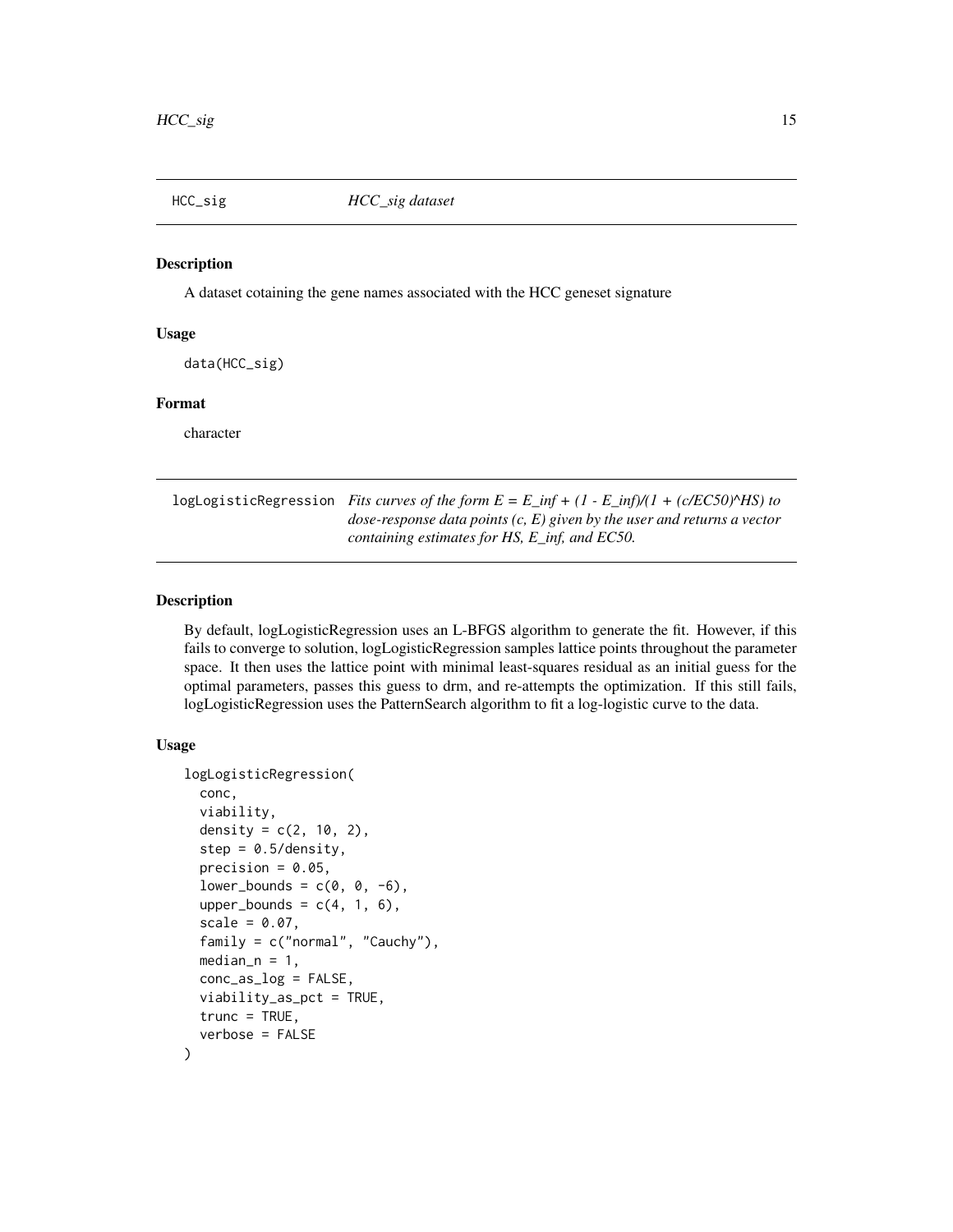## <span id="page-15-0"></span>Arguments

| conc             | vector is a vector of drug concentrations.                                                                                                                                                                                                                                                                                                                                                                                                                                            |
|------------------|---------------------------------------------------------------------------------------------------------------------------------------------------------------------------------------------------------------------------------------------------------------------------------------------------------------------------------------------------------------------------------------------------------------------------------------------------------------------------------------|
| viability        | vector is a vector whose entries are the viability values observed in the presence<br>of the drug concentrations whose logarithms are in the corresponding entries<br>of the log_conc, where viability 0 indicates that all cells died, and viability 1<br>indicates that the drug had no effect on the cells.                                                                                                                                                                        |
| density          | vector is a vector of length 3 whose components are the numbers of lattice<br>points per unit length along the HS-, E_inf-, and base-10 logarithm of the EC50-<br>dimensions of the parameter space, respectively.                                                                                                                                                                                                                                                                    |
| step             | vector is a vector of length 3 whose entries are the initial step sizes in the HS,<br>E_inf, and base-10 logarithm of the EC50 dimensions, respectively, for the Pat-<br>ternSearch algorithm.                                                                                                                                                                                                                                                                                        |
| precision        | is a positive real number such that when the ratio of current step size to initial<br>step size falls below it, the PatternSearch algorithm terminates. A smaller value<br>will cause LogisticPatternSearch to take longer to complete optimization, but<br>will produce a more accurate estimate for the fitted parameters.                                                                                                                                                          |
| lower_bounds     | vector is a vector of length 3 whose entries are the lower bounds on the HS,<br>E_inf, and base-10 logarithm of the EC50 parameters, respectively.                                                                                                                                                                                                                                                                                                                                    |
| upper_bounds     | vector is a vector of length 3 whose entries are the upper bounds on the HS,<br>E_inf, and base-10 logarithm of the EC50 parameters, respectively.                                                                                                                                                                                                                                                                                                                                    |
| scale            | is a positive real number specifying the shape parameter of the Cauchy distribu-<br>tion.                                                                                                                                                                                                                                                                                                                                                                                             |
| family           | character, if "cauchy", uses MLE under an assumption of Cauchy-distributed<br>errors instead of sum-of-squared-residuals as the objective function for assessing<br>goodness-of-fit of dose-response curves to the data. Otherwise, if "normal", uses<br>MLE with a gaussian assumption of errors                                                                                                                                                                                     |
| median_n         | If the viability points being fit were medians of measurements, they are expected<br>to follow a median of family distribution, which is in general quite different<br>from the case of one measurement. Median n is the number of measurements<br>the median was taken of. If the measurements are means of values, then both the<br>Normal and the Cauchy distributions are stable, so means of Cauchy or Normal<br>distributed variables are still Cauchy and normal respectively. |
| conc_as_log      | logical, if true, assumes that log10-concentration data has been given rather than<br>concentration data, and that log10(EC50) should be returned instead of EC50.                                                                                                                                                                                                                                                                                                                    |
| viability_as_pct |                                                                                                                                                                                                                                                                                                                                                                                                                                                                                       |
|                  | logical, if false, assumes that viability is given as a decimal rather than a per-<br>centage, and that E_inf should be returned as a decimal rather than a percentage.                                                                                                                                                                                                                                                                                                               |
| trunc            | logical, if true, causes viability data to be truncated to lie between 0 and 1 before<br>curve-fitting is performed.                                                                                                                                                                                                                                                                                                                                                                  |
| verbose          | logical, if true, causes warnings thrown by the function to be printed.                                                                                                                                                                                                                                                                                                                                                                                                               |

## Value

A vector containing estimates for HS, E\_inf, and EC50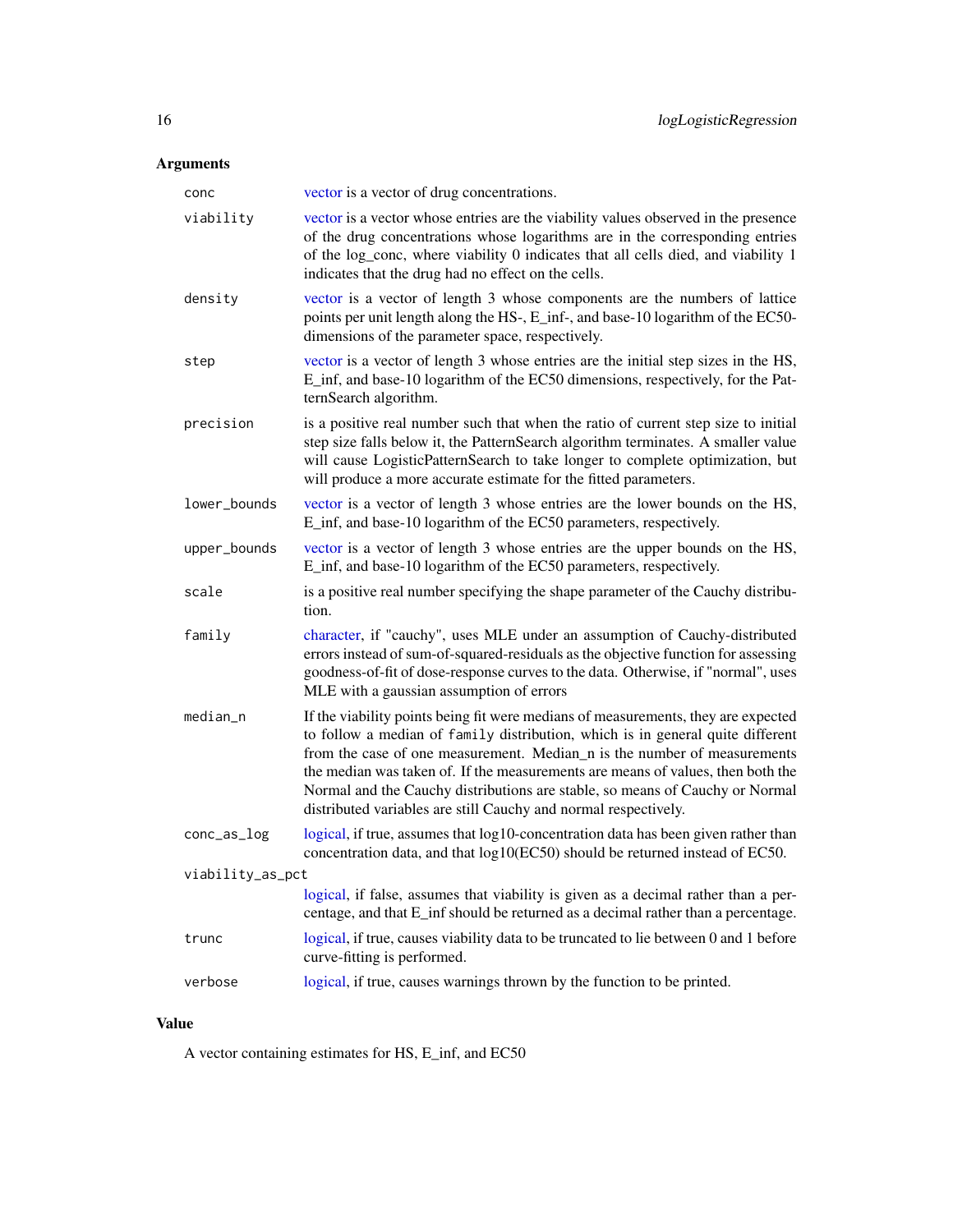#### <span id="page-16-0"></span>show,ToxicoSet-method 17

## Examples

```
dose <- c("0.0025","0.008","0.025","0.08","0.25","0.8","2.53","8")
viability <- c("108.67","111","102.16","100.27","90","87","74","57")
computeAUC(dose, viability)
```
show,ToxicoSet-method *Show a ToxicoSet*

#### Description

Show a ToxicoSet

#### Usage

## S4 method for signature 'ToxicoSet' show(object)

## Arguments

object A ToxicoSet object to print a summary for

#### Value

Prints the ToxicoSet object to the output stream, and returns invisible NULL.

#### Examples

TGGATESsmall

show,ToxicoSig-method *Show ToxicoGx Signatures*

## Description

Show ToxicoGx Signatures

## Usage

```
## S4 method for signature 'ToxicoSig'
show(object)
```
#### Arguments

object ToxicoSig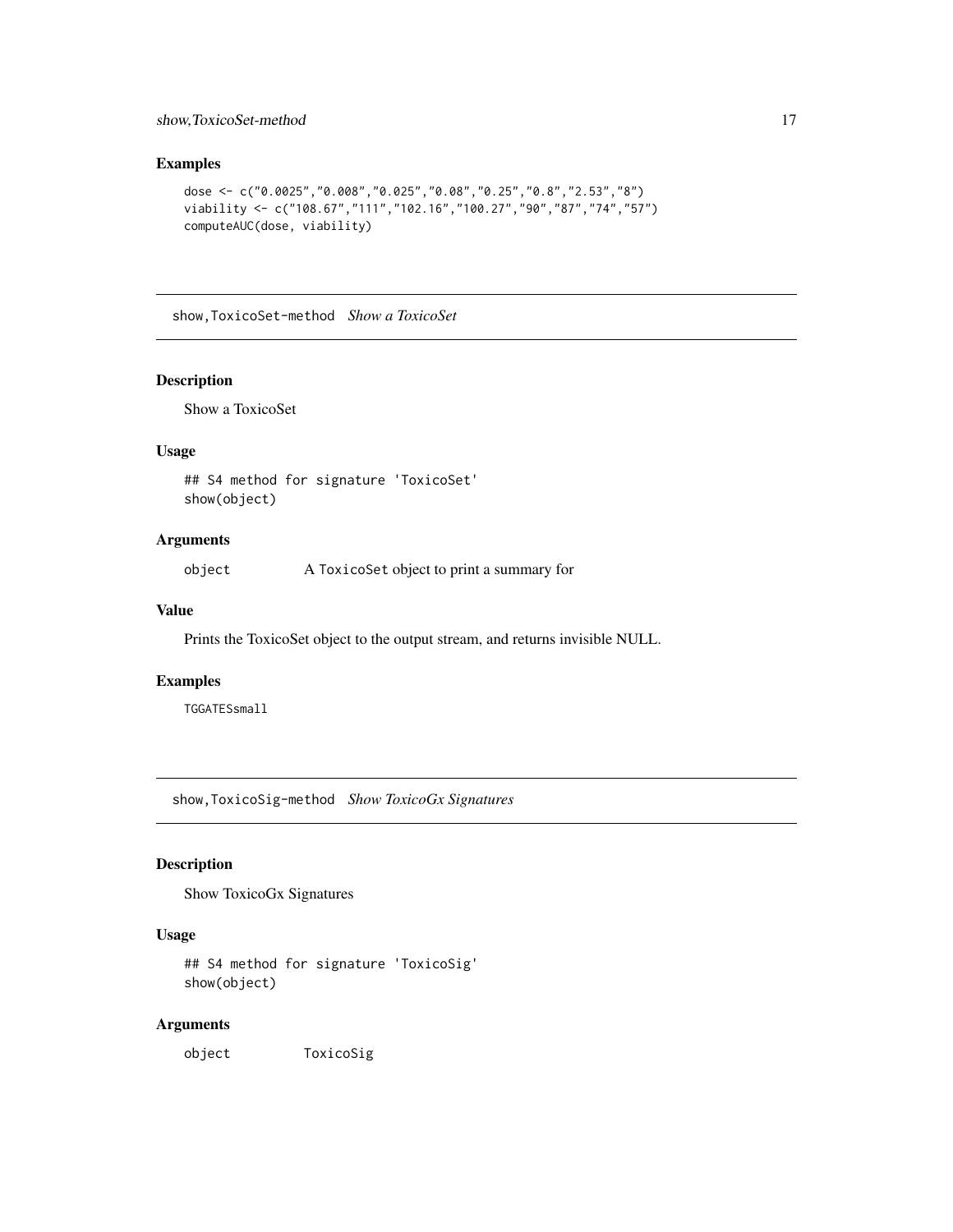## <span id="page-17-0"></span>Value

Prints the ToxicoGx Signatures object to the output stream, and returns invisible NULL.

## Examples

```
data(TGGATESsmall)
drug.perturbation <- drugPerturbationSig(TGGATESsmall, mDataType="rna", nthread = 1, duration = "2",
   drugs = head(treatmentNames(TGGATESsmall)), features = fNames(TGGATESsmall, "rna")[seq_len(2)])
drug.perturbation
```
showSigAnnot *Show the Annotations of a signature object*

#### Description

This funtion prints out the information about the call used to compute the drug signatures, and the session info for the session in which the computation was done. Useful for determining the exact conditions used to generate signatures.

#### Usage

```
showSigAnnot(Sigs)
```
#### Arguments

Sigs An object of the ToxicoSig Class, as returned by drugPerturbationSig

#### Value

Prints the ToxicoGx Signatures annotations to the output stream, and returns invisible NULL.

#### Examples

```
data(TGGATESsmall)
drug.perturbation <- drugPerturbationSig(TGGATESsmall, mDataType="rna", nthread=1, duration = "2",
   drugs = head(treatmentNames(TGGATESsmall)), features = fNames(TGGATESsmall, "rna")[seq_len(2)])
showSigAnnot(drug.perturbation)
```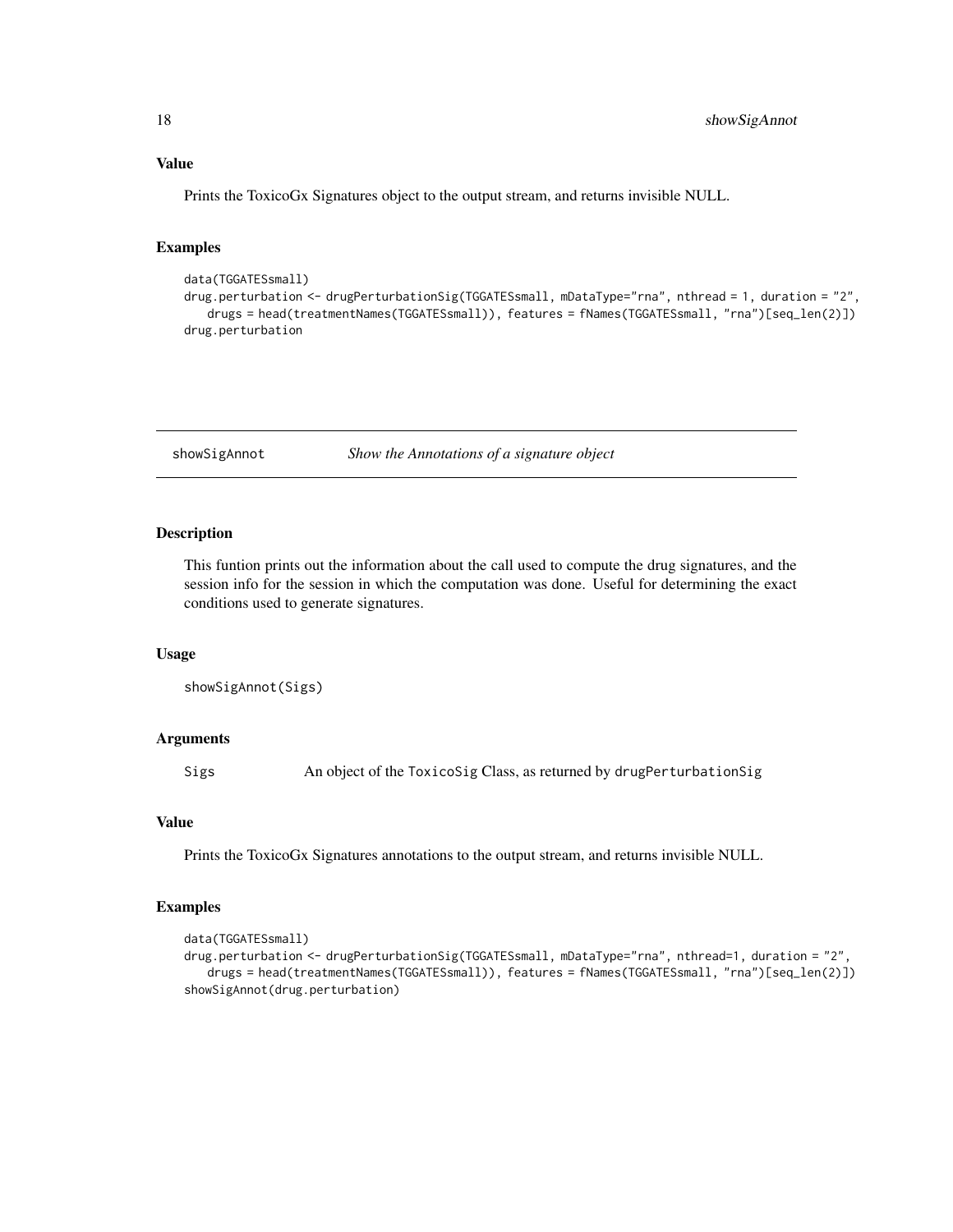<span id="page-18-0"></span>subsetTo *A function to subset a ToxicoSet to data containing only specified drugs, cells and genes*

## Description

This is the prefered method of subsetting a ToxicoSet. This function allows abstraction of the data to the level of biologically relevant objects: drugs and cells. The function will automatically go through all of the combined data in the ToxicoSet and ensure only the requested radiations and cell lines are found in any of the slots. This allows quickly picking out all the experiments for a radiation or cell of interest, as well removes the need to keep track of all the metadata conventions between different datasets.

### Usage

```
subsetTo(
  object,
  cell_lines = NULL,
  drugs = NULL,
  molecular.data.cells = NULL,
  duration = NULL,
  features = NULL,
  ...
\mathcal{L}
```
## Arguments

| object               | A ToxicoSet to be subsetted                                                                                                                                |
|----------------------|------------------------------------------------------------------------------------------------------------------------------------------------------------|
| cell_lines           | A list or vector of cell names as used in the dataset to which the object will be<br>subsetted. If left blank, then all cells will be left in the dataset. |
| drugs                | A list or vector of drug names as used in the dataset to which the object will be<br>subsetted. If left blank, then all drugs will be left in the dataset. |
| molecular.data.cells |                                                                                                                                                            |
|                      | A list or vector of cell names to keep in the molecular data                                                                                               |
| duration             | A list or vector of the experimental durations to include in the subset as<br>strings. Defaults to all durations if parameter is not specified.            |
| features             | A list or vector of feature names as used in the dataset from which the object<br>will be subsetted. If left blank that all features will be left in.      |
| $\ddots$ .           | Other arguments passed to other functions within the package                                                                                               |
|                      |                                                                                                                                                            |

#### Value

A ToxicoSet with only the selected drugs and cells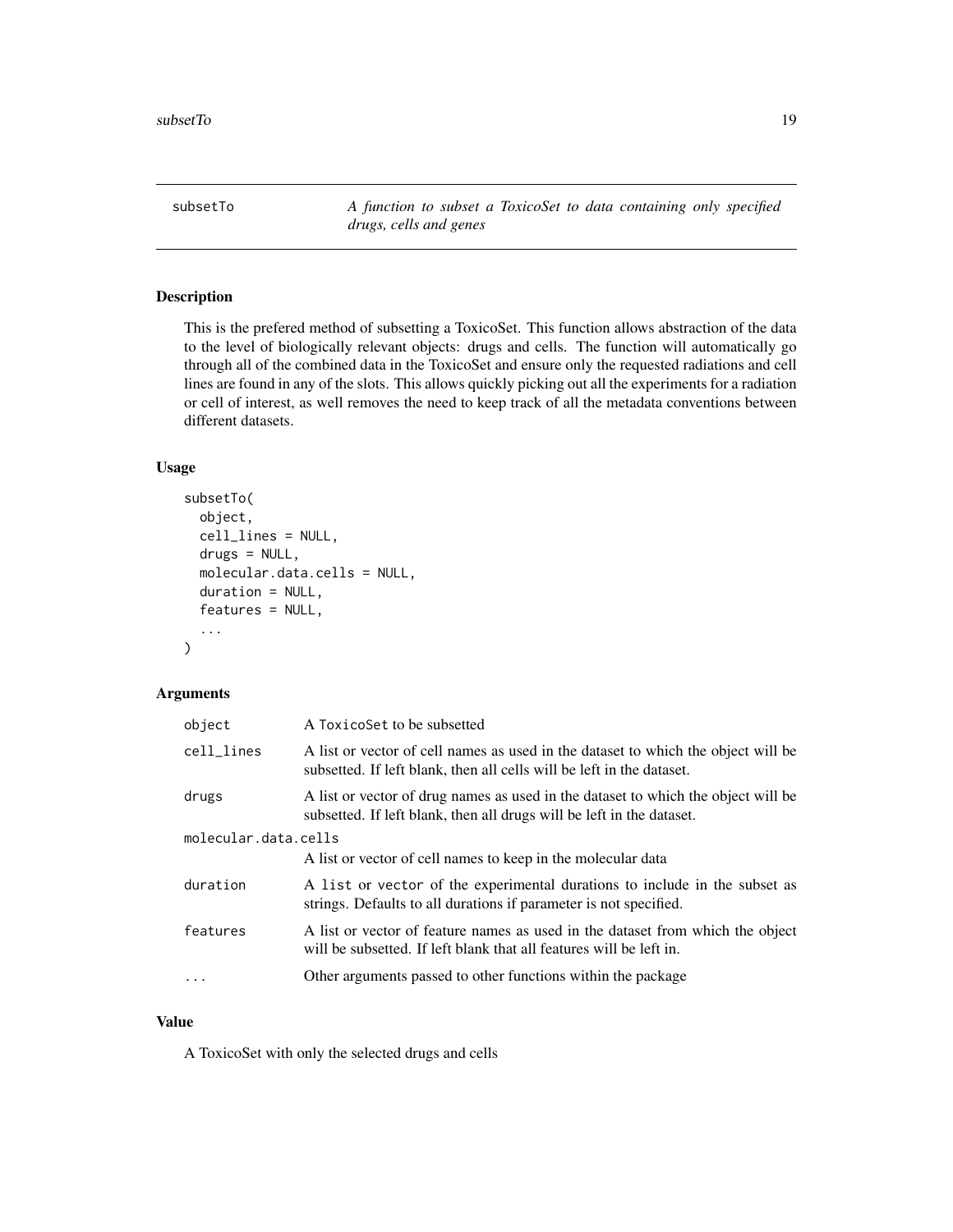#### Examples

```
TGGATESDrugNames <- treatmentNames(TGGATESsmall)
TGGATESCells <- sampleNames(TGGATESsmall)
tSet <- subsetTo(TGGATESsmall,drugs = TGGATESDrugNames[1],
  cells = TGGATESCells[1], duration = "2")
```
summarizeMolecularProfiles

*Takes molecular data from a ToxicoSet, and summarises them into one entry per drug and experimental condition.*

## Description

Given a ToxicoSet with molecular data, this function will summarize the data into one profile per experimental condition (duration, dose level) using the chosen summary.stat and return a SummarizedExperiment object, with one Assay corresponding to a requested drug.

### Usage

```
summarizeMolecularProfiles(
  tSet,
 mDataType,
 cell_lines = NULL,
  drugs = NULL,
  features = NULL,
  duration = NULL,
  dose = c("Control", "Low", "Middle", "High"),
  summary.stat = c("mean", "median", "first", "last"),
  fill.missing = TRUE,
  summarize = TRUE,
  verbose = TRUE
)
```
## Arguments

| tSet       | ToxicoSet The ToxicoSet to summarize                                                                                                                   |
|------------|--------------------------------------------------------------------------------------------------------------------------------------------------------|
| mDataType  | character which one of the molecular data types to use in the analysis, out of<br>all the molecular data types available for the tSet for example: rna |
| cell_lines | character The cell lines to be summarized. If any cell line has no data, missing<br>values will be created                                             |
| drugs      | character The drugs to be summarized                                                                                                                   |
| features   | character A vector of the feature names to include in the summary                                                                                      |
| duration   | character A vector of durations to summarize across                                                                                                    |
| dose       | character The dose level to summarize replicates across                                                                                                |
|            |                                                                                                                                                        |

<span id="page-19-0"></span>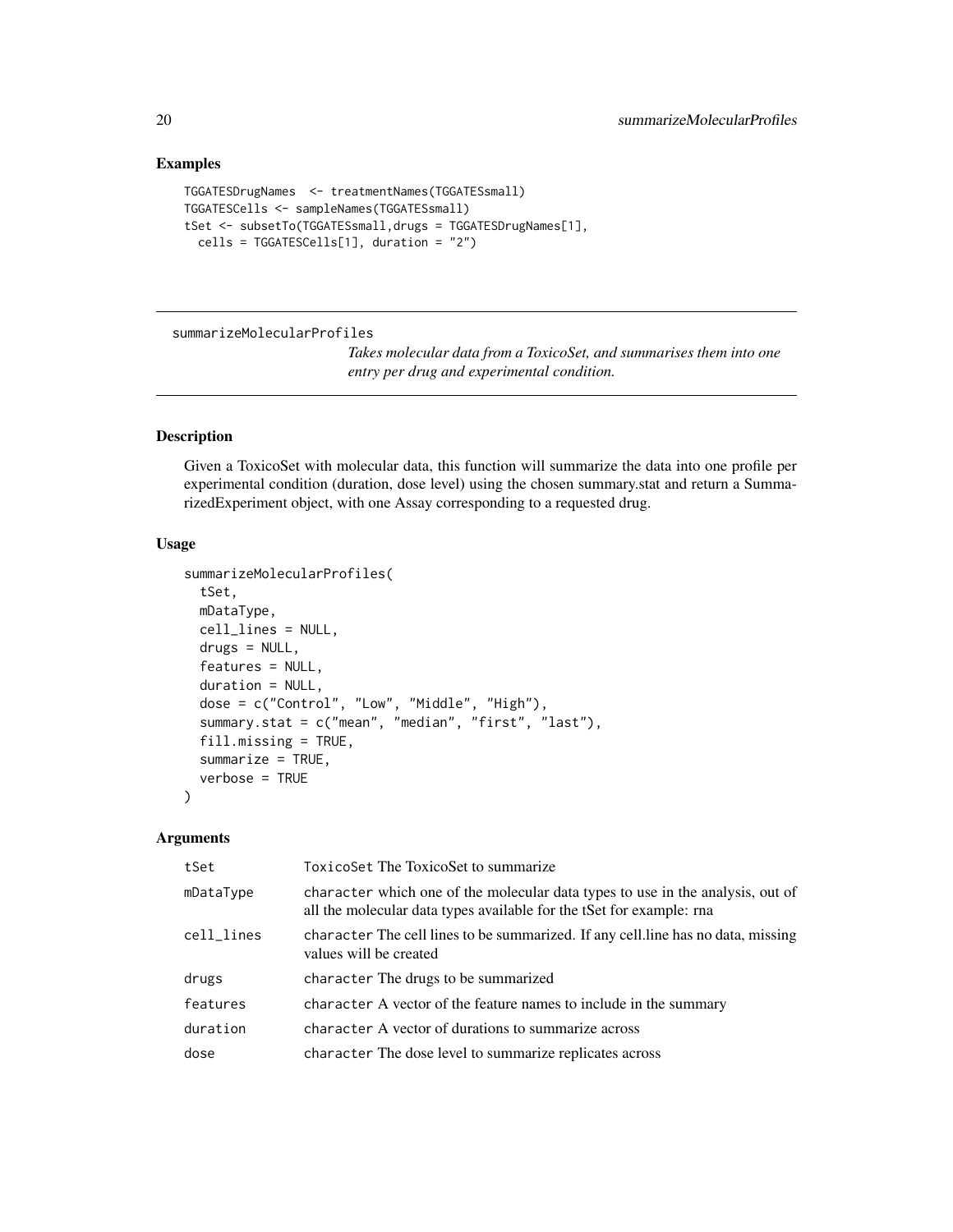<span id="page-20-0"></span>

| summary.stat | character which summary method to use if there are repeated cell_lines? Choices<br>are "mean", "median", "first", or "last" |
|--------------|-----------------------------------------------------------------------------------------------------------------------------|
| fill.missing | boolean should the missing cell lines not in the molecular data object be filled<br>in with missing values?                 |
| summarize    | A flag which when set to FALSE (defaults to TRUE) disables summarizing and<br>returns the data unchanged as a ExpressionSet |
| verbose      | boolean should messages be printed                                                                                          |

### Value

SummarizedExperiment A SummarizedExperiment object with the molecular data summarized per cell line.

#### Examples

```
data(TGGATESsmall)
summMP <- ToxicoGx::summarizeMolecularProfiles(
 tSet = TGGATESsmall, mDataType = "rna",
 cell_lines=sampleNames(TGGATESsmall), drugs = head(treatmentNames(TGGATESsmall)),
 features = fNames(TGGATESsmall,"rna")[seq_len(100)], duration = "8",
 dose = c("Control", "High"), summary.stat = "median",
 fill.missing = TRUE, verbose=TRUE
 )
#subset into expression matrix for a requested drug
assays <- SummarizedExperiment::assays(summMP)[[treatmentNames(TGGATESsmall)[1]]]
```

```
#summarization of phenoData for requested experiments
phenoData <- SummarizedExperiment::colData(summMP)
#summarization of phenoData for requested experiments
featureData <- SummarizedExperiment::rowData(summMP) #featureData for requested experiments
```
summarizeSensitivityProfiles

*Takes the sensitivity data from a ToxicoSet, and summarises them into a drug vs cell line table*

#### Description

This function creates a table with drug as rows and cell lines as columns, summarising the drug senstitivity data of a ToxicoSet into drug-cell line pairs for a specified experiment duration.

#### Usage

```
summarizeSensitivityProfiles(
  tSet,
  duration = NULL,
  cell_lines = NULL,
```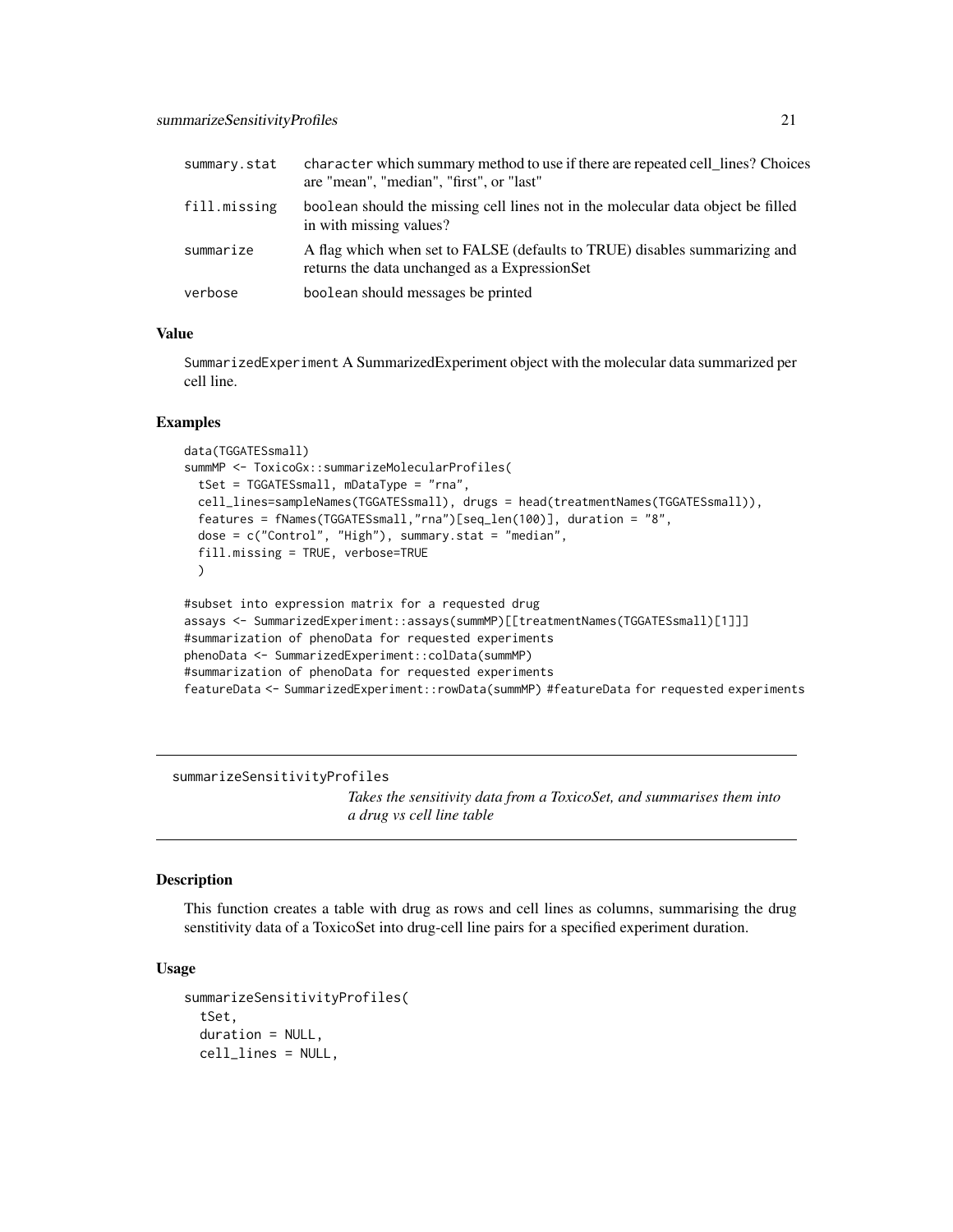```
drugs = NULL,
  sensitivity.measure = "auc_recomputed",
  summary.stat = c("mean", "median", "first", "last", "max", "min"),
  fill.missing = TRUE,
  verbose = TRUE
\mathcal{L}
```
## Arguments

| tSet                | ToxicoSet The ToxicoSet from which to extract the data                                                                                                     |
|---------------------|------------------------------------------------------------------------------------------------------------------------------------------------------------|
| duration            | numeric The duration at which to summarize the drug-cell combo. This is a<br>required parameter.                                                           |
| cell_lines          | character The cell lines to be summarized. If any cell lines has no data, it will<br>be filled with missing values                                         |
| drugs               | character The drugs to be summarized. If any drugs has no data, it will be<br>filled with missing values. Defaults to include all drugs in the given tSet. |
| sensitivity.measure |                                                                                                                                                            |
|                     | character which sensitivity sensitivity measure to use? Use the sensitivity Mea-<br>sures function to find out what measures are available for each TSet.  |
| summary.stat        | character which summary method to use if there are repeated cell line-drug<br>experiments? Choices are "mean", "median", "first", "last", "max", or "min"  |
| fill.missing        | boolean should the missing cell lines not in the molecular data object be filled<br>in with missing values?                                                |
| verbose             | Should the function print progress messages?                                                                                                               |
|                     |                                                                                                                                                            |

## Value

matrix A matrix with drugs going down the rows, cell lines across the columns, with the selected sensitivity statistic for each pair.

#### Examples

```
data(TGGATESsmall)
TGGATESauc <- summarizeSensitivityProfiles(TGGATESsmall, sensitivity.measure='auc_recomputed')
```
TGGATESsmall *TGGATESsmall dataset*

## Description

Documentation for this dataset will be added at a later date. For now I just need this package to pass the CRAN checks! This dataset powers the example usage in the roxygen2 documentation for ToxicoGx.

<span id="page-21-0"></span>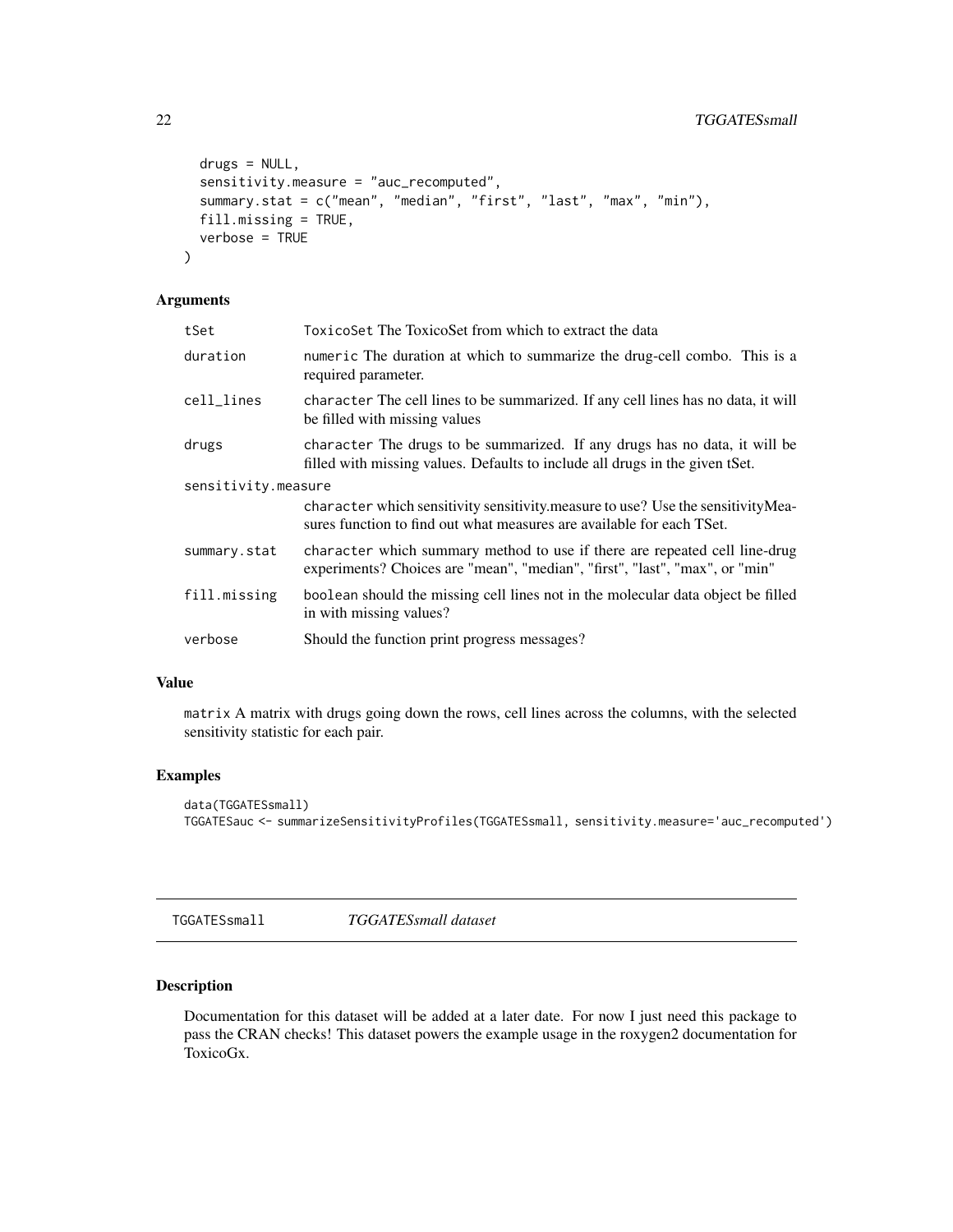#### <span id="page-22-0"></span>ToxicoSet 23

#### Usage

data(TGGATESsmall)

#### Format

ToxicoSet object

### References

Lamb et al. The Connectivity Map: using gene-expression signatures to connect small molecules, genes, and disease. Science, 2006.

<span id="page-22-1"></span>ToxicoSet *ToxicoSet constructor*

#### Description

A constructor that simplifies the process of creating ToxicoSets, as well as creates empty objects for data not provided to the constructor. Only objects returned by this constructor are expected to work with the ToxicoSet methods. For a much more detailed instruction on creating ToxicoSets, please see the "CreatingToxicoSet" vignette.

#### Usage

```
ToxicoSet(
  name,
  molecularProfiles = list(),
  sample = data.frame(),treatment = data.frame(),
  sensitivityInfo = data.frame(),
  sensitivityRaw = array(dim = c(0, 0, 0)),
  sensitivityProfiles = matrix(),
  sensitivityN = matrix(nrow = \theta, ncol = \theta),
  perturbationN = array(NA, dim = c(0, 0, 0)),curationTreatment = data.frame(),
  curationsample = data.frame(),curationTissue = data.frame(),datasetType = c("sensitivity", "perturbation", "both"),
  verify = TRUE
)
```
#### Arguments

name A character string detailing the name of the dataset

molecularProfiles

A list of SummarizedExperiment objects containing molecular profiles for each molecular data type.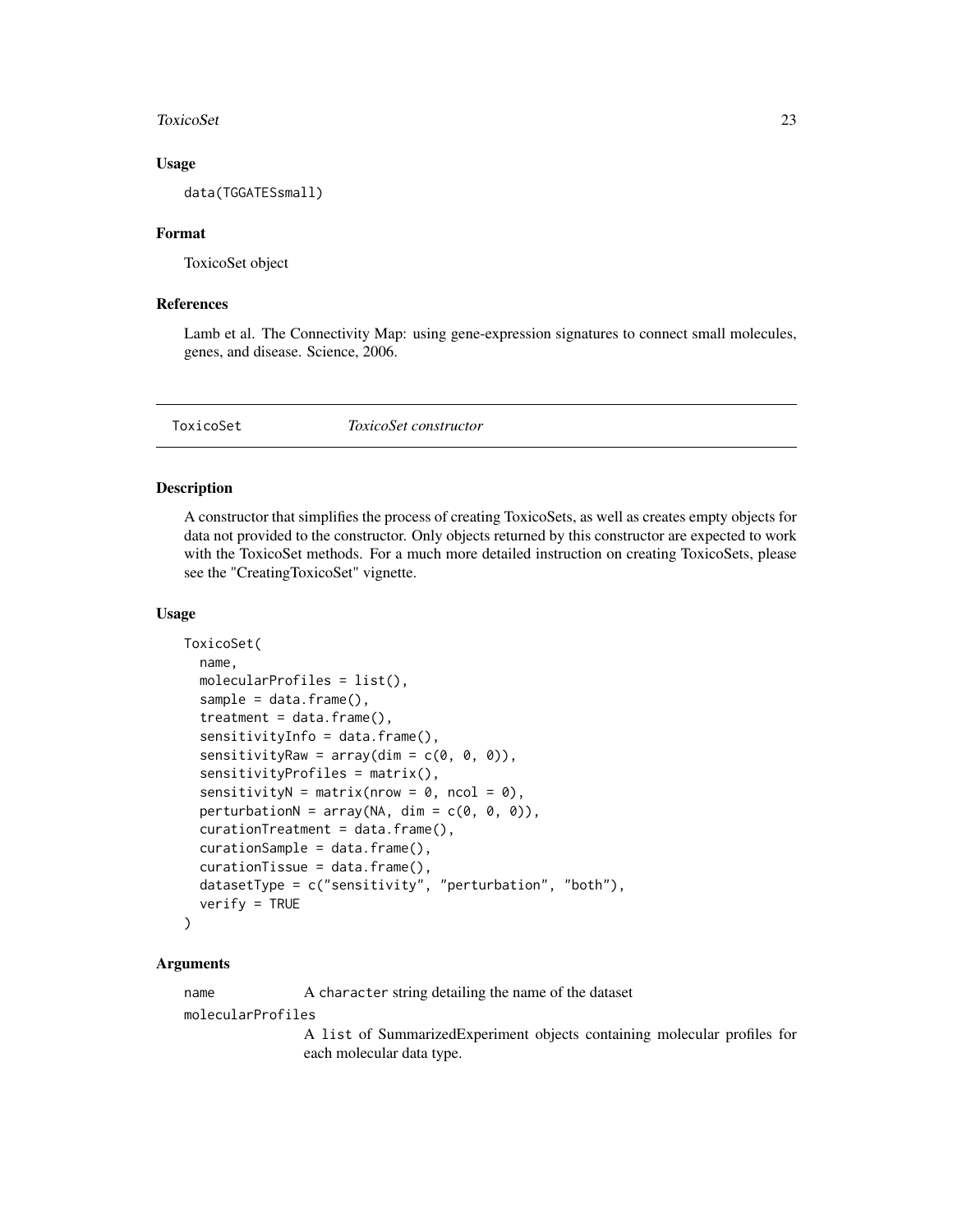<span id="page-23-0"></span>

| sample              | A data. frame containing the annotations for all the sample profiled in the data<br>set, across all data types. Must contain the mandatory sampleid column which<br>uniquely identifies each sample in the object.                                                                            |
|---------------------|-----------------------------------------------------------------------------------------------------------------------------------------------------------------------------------------------------------------------------------------------------------------------------------------------|
| treatment           | A data. frame containing annotations for all treatments profiled in the dataset.<br>Must contain the mandatory treatmentid column which uniquely identifies<br>each treatment in the object.                                                                                                  |
| sensitivityInfo     |                                                                                                                                                                                                                                                                                               |
|                     | A data. frame containing the information for the sensitivity experiments. Must<br>contain a 'sampleid' column with unique identifiers to each sample, matching<br>the sample object and a 'treatmentid' columns with unique indenifiers for each<br>treatment, matching the treatment object. |
| sensitivityRaw      | A 3 Dimensional array contaning the raw drug dose response data for the sen-<br>sitivity experiments                                                                                                                                                                                          |
| sensitivityProfiles |                                                                                                                                                                                                                                                                                               |
|                     | data. frame containing drug sensitivity profile statistics such as IC50 and AUC                                                                                                                                                                                                               |
| sensitivityN        | A data. frame summarizing the available sensitivity/perturbation data                                                                                                                                                                                                                         |
| perturbationN       | A data. frame summarizing the available sensitivity/perturbation data                                                                                                                                                                                                                         |
| curationTreatment   |                                                                                                                                                                                                                                                                                               |
|                     | A data. frame mapping the names for samples, tissues and treatments used in<br>the data set to universal identifiers used between different CoreSet objects                                                                                                                                   |
| curationSample      | A data. frame mapping the names for samples, tissues and treatments used in<br>the data set to universal identifiers used between different CoreSet objects                                                                                                                                   |
| curationTissue      | A data. frame mapping the names for samples, tissues and treatments used in<br>the data set to universal identifiers used between different CoreSet objects                                                                                                                                   |
| datasetType         | A character(1) string of 'sensitivity', 'preturbation', or 'both' detailing what<br>type of data can be found in the CoreSet, for proper processing of the data                                                                                                                               |
| verify              | logical(1)Should the function verify the CoreSet and print out any errors it<br>finds after construction?                                                                                                                                                                                     |
|                     |                                                                                                                                                                                                                                                                                               |

## Value

An object of class ToxicoSet

ToxicoSet-accessors *Accessing and modifying information in a* CoreSet

# Description

Documentation for the various setters and getters which allow manipulation of data in the slots of a CoreSet object.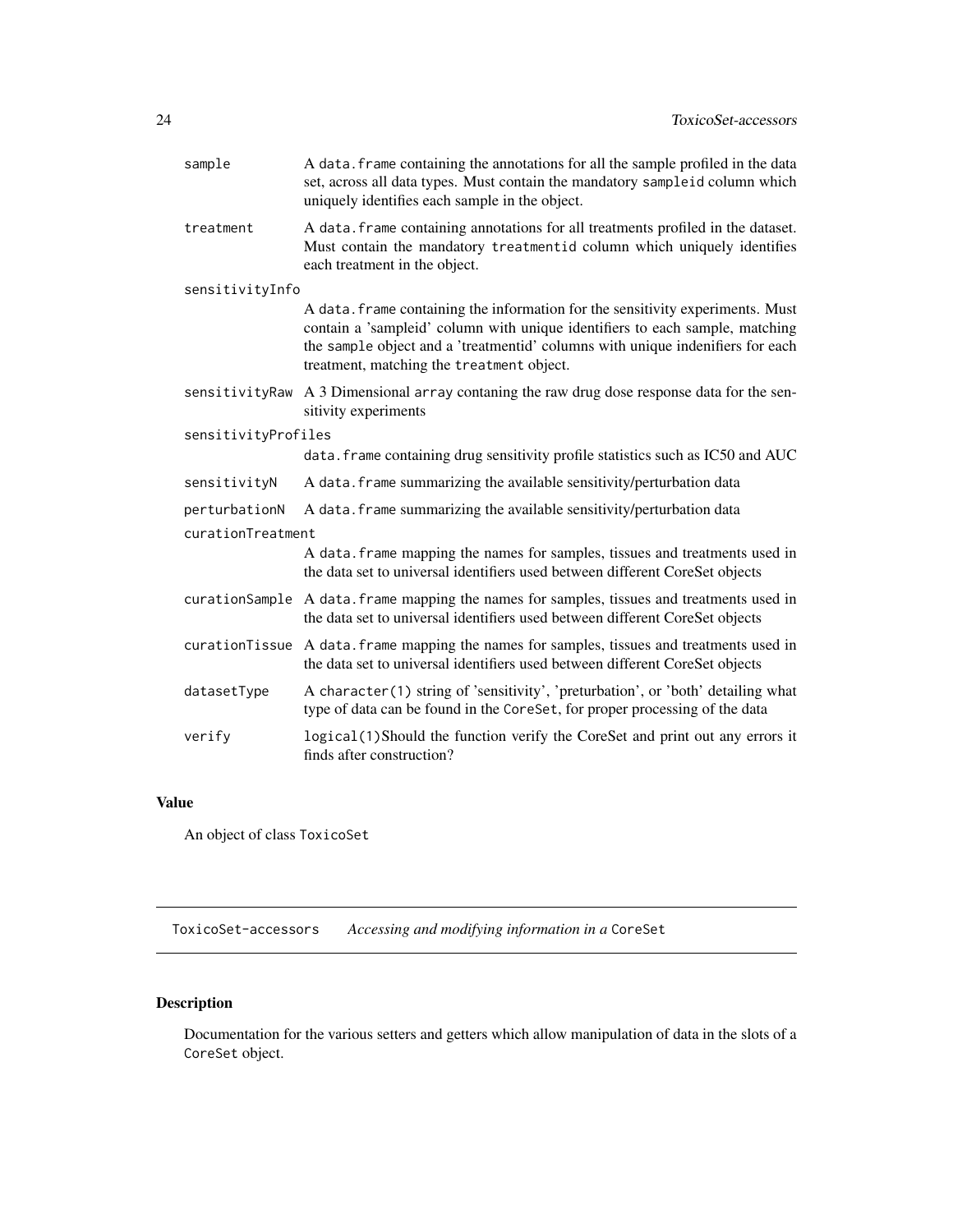ToxicoSet-accessors 25

#### Usage

drugInfo(...) drugInfo(...) <- value drugNames(...) drugNames(...) <- value ## S4 method for signature 'ToxicoSet' annotation(object) ## S4 replacement method for signature 'ToxicoSet,list' annotation(object) <- value ## S4 method for signature 'ToxicoSet' dateCreated(object) ## S4 replacement method for signature 'ToxicoSet, character' dateCreated(object) <- value ## S4 method for signature 'ToxicoSet' name(object) ## S4 replacement method for signature 'ToxicoSet' name(object) <- value ## S4 method for signature 'ToxicoSet' sampleInfo(object) ## S4 replacement method for signature 'ToxicoSet, data.frame' sampleInfo(object) <- value ## S4 method for signature 'ToxicoSet' sampleNames(object) ## S4 replacement method for signature 'ToxicoSet, character' sampleNames(object) <- value ## S4 method for signature 'ToxicoSet' curation(object) ## S4 replacement method for signature 'ToxicoSet,list' curation(object) <- value ## S4 method for signature 'ToxicoSet' datasetType(object)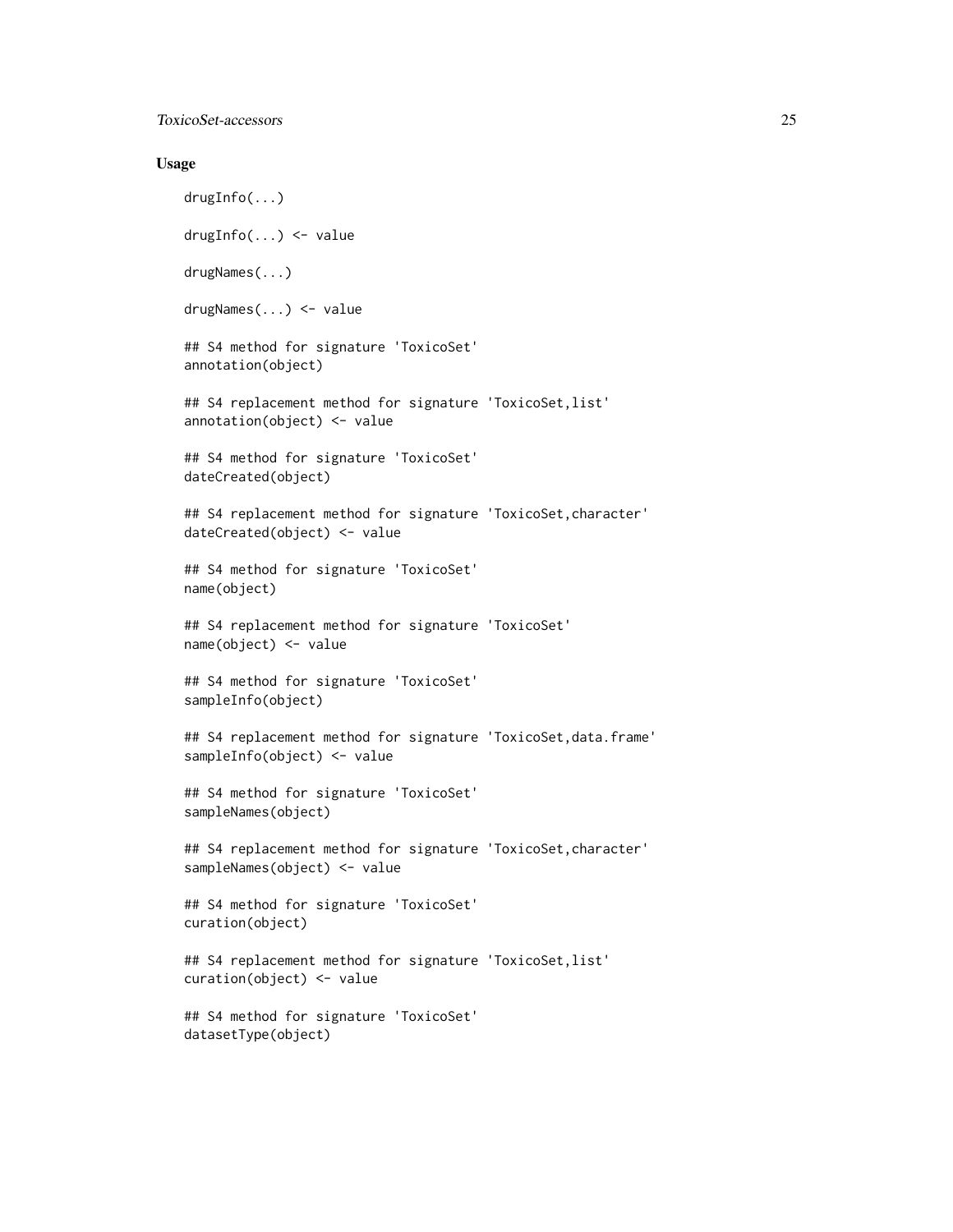```
## S4 replacement method for signature 'ToxicoSet, character'
datasetType(object) <- value
## S4 method for signature 'ToxicoSet'
molecularProfiles(object, mDataType, assay)
## S4 replacement method for signature 'ToxicoSet, character, character, matrix'
molecularProfiles(object, mDataType, assay) <- value
## S4 method for signature 'ToxicoSet'
featureInfo(object, mDataType)
## S4 replacement method for signature 'ToxicoSet,character,data.frame'
featureInfo(object, mDataType) <- value
## S4 method for signature 'ToxicoSet,character'
phenoInfo(object, mDataType)
## S4 replacement method for signature 'ToxicoSet,character,data.frame'
phenoInfo(object, mDataType) <- value
## S4 method for signature 'ToxicoSet,character'
fNames(object, mDataType)
## S4 replacement method for signature 'ToxicoSet, character, character'
fNames(object, mDataType) <- value
## S4 method for signature 'ToxicoSet'
mDataNames(object)
## S4 replacement method for signature 'ToxicoSet'
mDataNames(object) <- value
## S4 method for signature 'ToxicoSet'
molecularProfilesSlot(object)
## S4 replacement method for signature 'ToxicoSet,list_OR_MAE'
molecularProfilesSlot(object) <- value
## S4 method for signature 'ToxicoSet'
sensitivityInfo(object, dimension, ...)
## S4 replacement method for signature 'ToxicoSet,data.frame'
sensitivityInfo(object, dimension, ...) <- value
## S4 method for signature 'ToxicoSet'
sensitivityMeasures(object)
```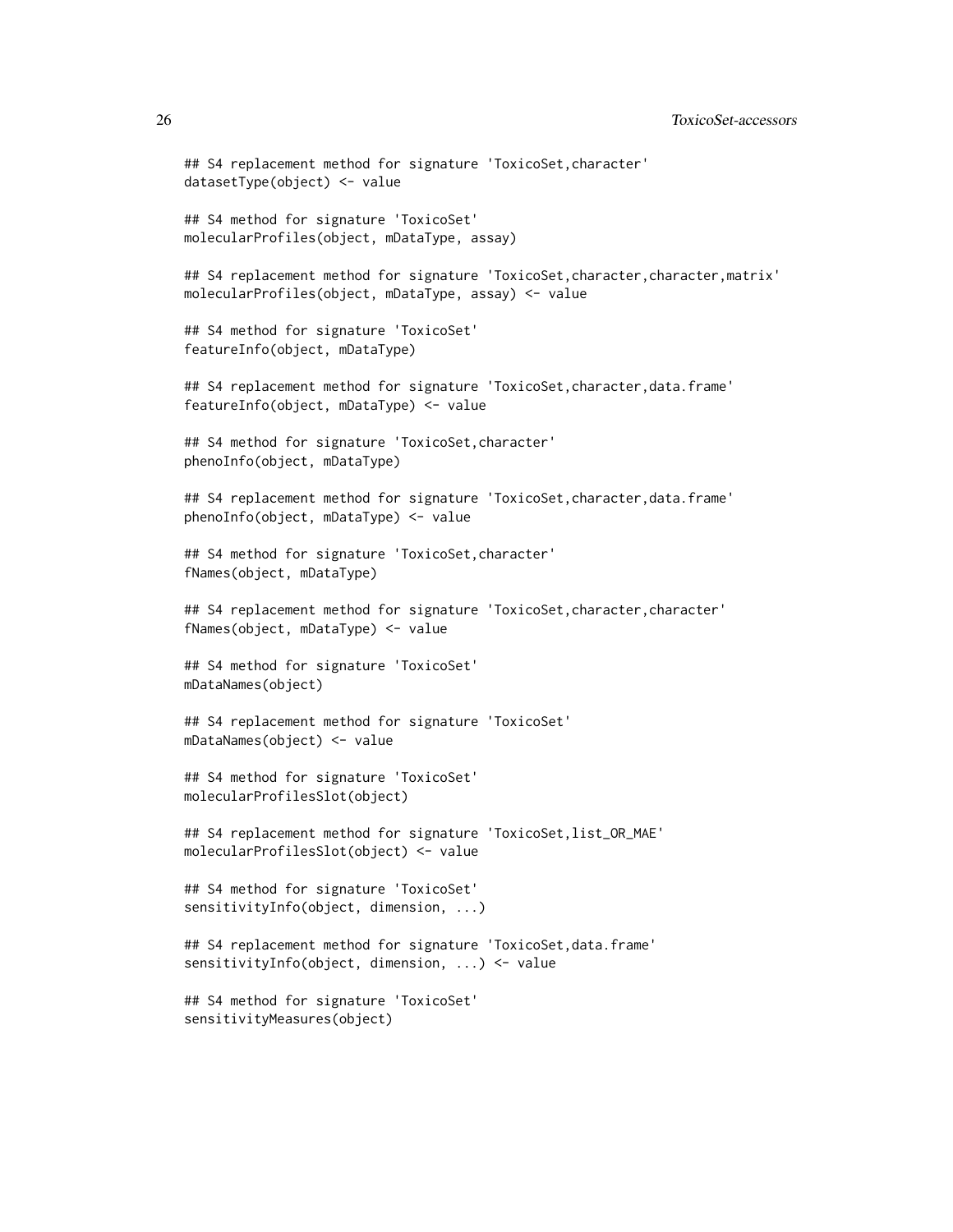## ToxicoSet-accessors 27

```
## S4 replacement method for signature 'ToxicoSet, character'
sensitivityMeasures(object) <- value
## S4 method for signature 'ToxicoSet'
sensitivityProfiles(object)
## S4 replacement method for signature 'ToxicoSet, data.frame'
sensitivityProfiles(object) <- value
## S4 method for signature 'ToxicoSet'
sensitivityRaw(object)
## S4 replacement method for signature 'ToxicoSet,array'
sensitivityRaw(object) <- value
## S4 method for signature 'ToxicoSet'
sensitivitySlot(object)
## S4 replacement method for signature 'ToxicoSet, list_OR_LongTable'
sensitivitySlot(object) <- value
## S4 method for signature 'ToxicoSet'
sensNumber(object)
## S4 replacement method for signature 'ToxicoSet, matrix'
sensNumber(object) <- value
## S4 method for signature 'ToxicoSet'
pertNumber(object)
## S4 replacement method for signature 'ToxicoSet,array'
```
#### Arguments

pertNumber(object) <- value

| $\cdot$ $\cdot$ $\cdot$ | See details.                                                                                                                      |
|-------------------------|-----------------------------------------------------------------------------------------------------------------------------------|
| value                   | See details.                                                                                                                      |
| object                  | A CoreSet object.                                                                                                                 |
| mDataType               | character (1) The name of a molecular data type to access from the molecular Profiles<br>of a CoreSet object.                     |
| assay                   | character(1) A valid assay name in the SummarizedExperiment of @molecularProfiles<br>of a CoreSet object for data type mDataType. |
| dimension               | See details.                                                                                                                      |

#### Details

treatmentInfo: data.frame Metadata for all treatments in a ToxicoSet object. Arguments: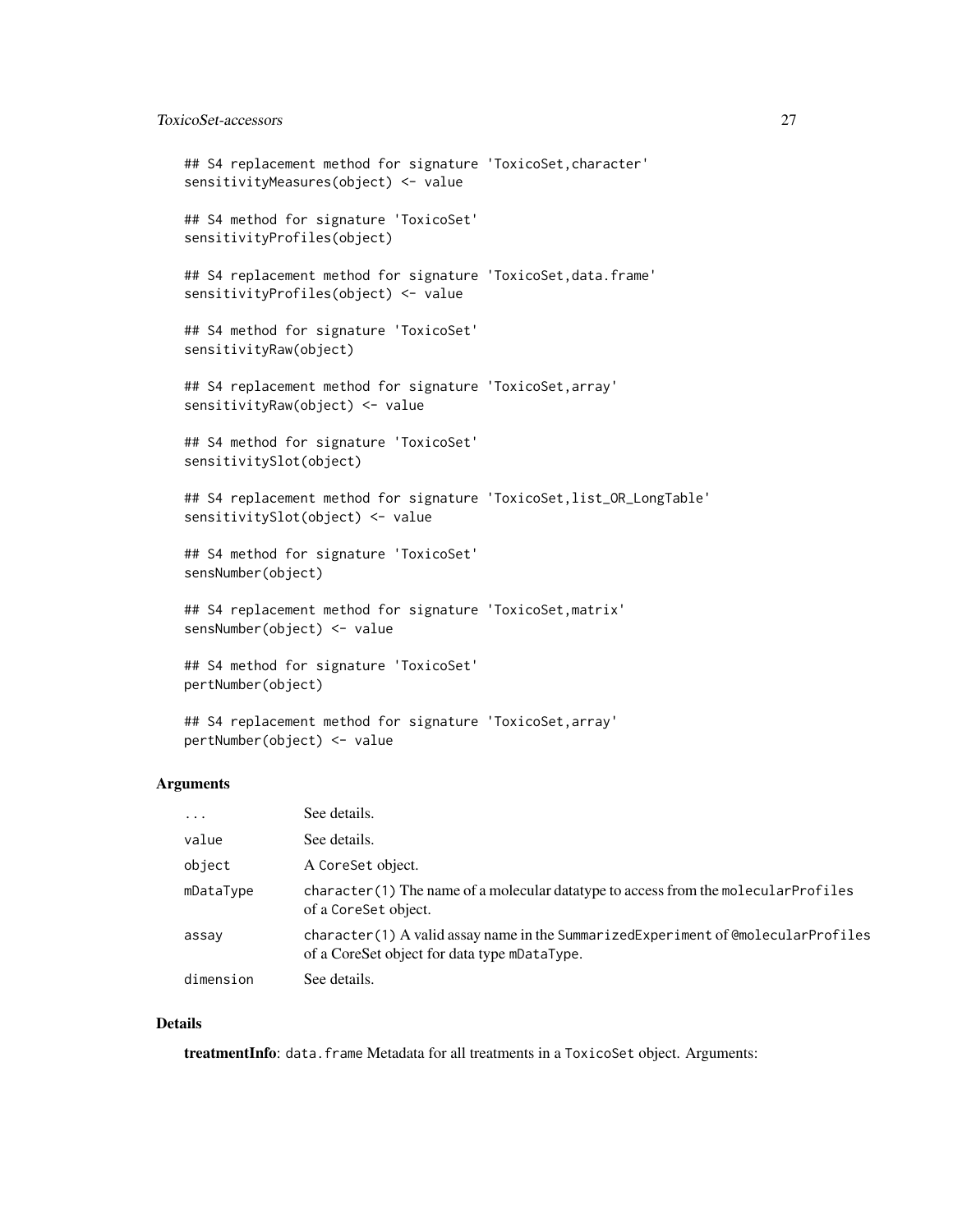• object: ToxicoSet An object to retrieve treatment metadata from.

treatmentInfo<-: ToxicoSet object with updated treatment metadata. object. Arguments:

- object: ToxicoSet An object to set treatment metadata for.
- value: data.frame A new table of treatment metadata for object.

treatmentNames: character Names for all treatments in a ToxicoSet object. Arguments:

• object: ToxicoSet An object to retrieve treatment names from.

treatmentNames<-: ToxicoSet Object with updates treatment names. object. Arguments:

- object: ToxicoSet An object to set treatment names from.
- value: character A character vector of updated treatment names.

#### @annotation:

annotation: A list of ToxicoSet annotations with items: 'name', the name of the object; 'date-Created', date the object was created; 'sessionInfo', the sessionInfo() when the object was created; 'call', the R constructor call; and 'version', the object version.

annotation<-: Setter method for the annotation slot. Arguments:

• value: a list of annotations to update the ToxicoSet with.

#### @dateCreated:

dateCreated: character(1) The date the ToxicoSet object was created, as returned by the date() function.

dateCreated<-: Update the 'dateCreated' item in the annotation slot of a ToxicoSet object. Arguments:

• value: A character(1) vector, as returned by the date() function.

name: character(1) The name of the ToxicoSet, retreived from the @annotation slot.

name<-: Update the @annotation\$name value in a ToxicoSet object.

• value: character(1) The name of the ToxicoSet object.

cellInfo: data.frame Metadata for all sample in a ToxicoSet object.

sampleInfo<-: assign updated sample annotations to the ToxicoSet object. Arguments:

• value: a data.frame object.

sampleNames: character Retrieve the rownames of the data.frame in the sample slot from a ToxicoSet object.

sampleNames<-: assign new rownames to the sampleInfo data.frame for a ToxicoSet object. Arguments:

• value: character vector of rownames for the sampleInfo(object) data.frame.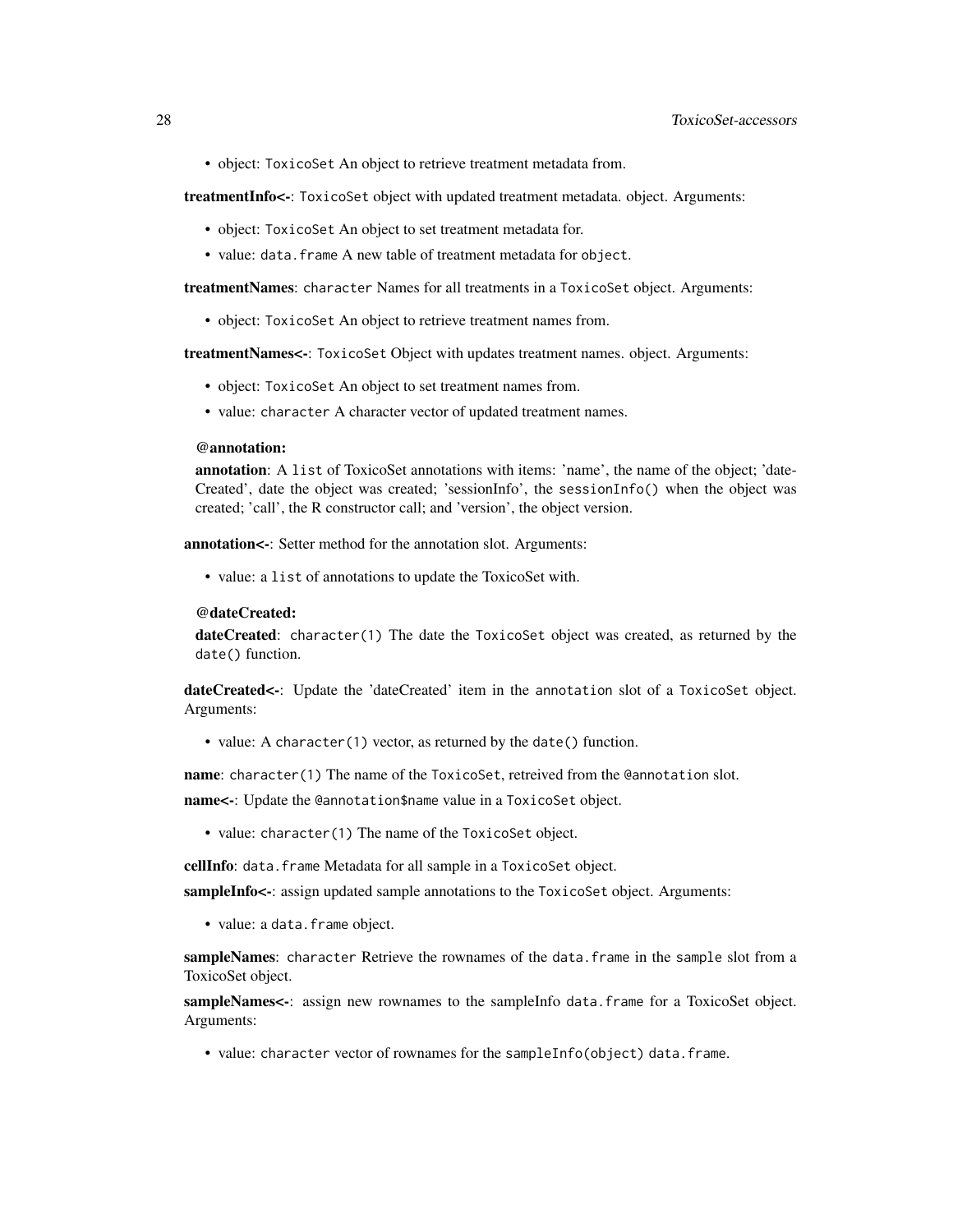#### @curation:

curation: A list of curated mappings between identifiers in the ToxicoSet object and the original data publication. Contains three data.frames, 'cell' with cell-line ids and 'tissue' with tissue ids and 'drug' with drug ids.

curation<-: Update the curation slot of a ToxicoSet object. Arugments:

• value: A list of data.frames, one for each type of curated identifier. For a ToxicoSet object the slot should contain tissue, cell-line and drug id data.frames.

#### datasetType slot:

datasetType: character(1) The type treatment response in the sensitivity slot. Valid values are 'sensitivity', 'perturbation' or 'both'.

datasetType<-: Update the datasetType slot of a ToxicoSet object. Arguments:

• value: A character(1) vector with one of 'sensitivity', 'perturbation' or 'both'

#### @molecularProfiles:

molecularProfiles: matrix() Retrieve an assay in a SummarizedExperiment from the molecularProfiles slot of a ToxicoSet object with the specified mDataType. Valid mDataType arguments can be found with mDataNames(object). Arguments:

• assay: Optional character(1) vector specifying an assay in the SummarizedExperiment of the molecularProfiles slot of the ToxicoSet object for the specified mDataType. If excluded, defaults to modifying the first assay in the SummarizedExperiment for the given mDataType.

molecularProfiles<-: Update an assay in a SummarizedExperiment from the molecularProfiles slot of a ToxicoSet object with the specified mDataType. Valid mDataType arguments can be found with mDataNames(object).

- assay: Optional character(1) vector specifying an assay in the SummarizedExperiment of the molecularProfiles slot of the ToxicoSet object for the specified mDataType. If excluded, defaults to modifying the first assay in the SummarizedExperiment for the given mDataType.
- value: A matrix of values to assign to the assay slot of the SummarizedExperiment for the selected mDataType. The rownames and column names must match the associated SummarizedExperiment.

**featureInfo**: Retrieve a DataFrame of feature metadata for the specified mDataType from the molecularProfiles slot of a ToxicoSet object. More specifically, retrieve the @rowData slot from the SummarizedExperiment from the @molecularProfiles of a ToxicoSet object with the name mDataType.

featureInfo<-: Update the featureInfo(object, mDataType) DataFrame with new feature metadata. Arguments:

• value: A data.frame or DataFrame with updated feature metadata for the specified molecular profile in the molecularProfiles slot of a ToxicoSet object.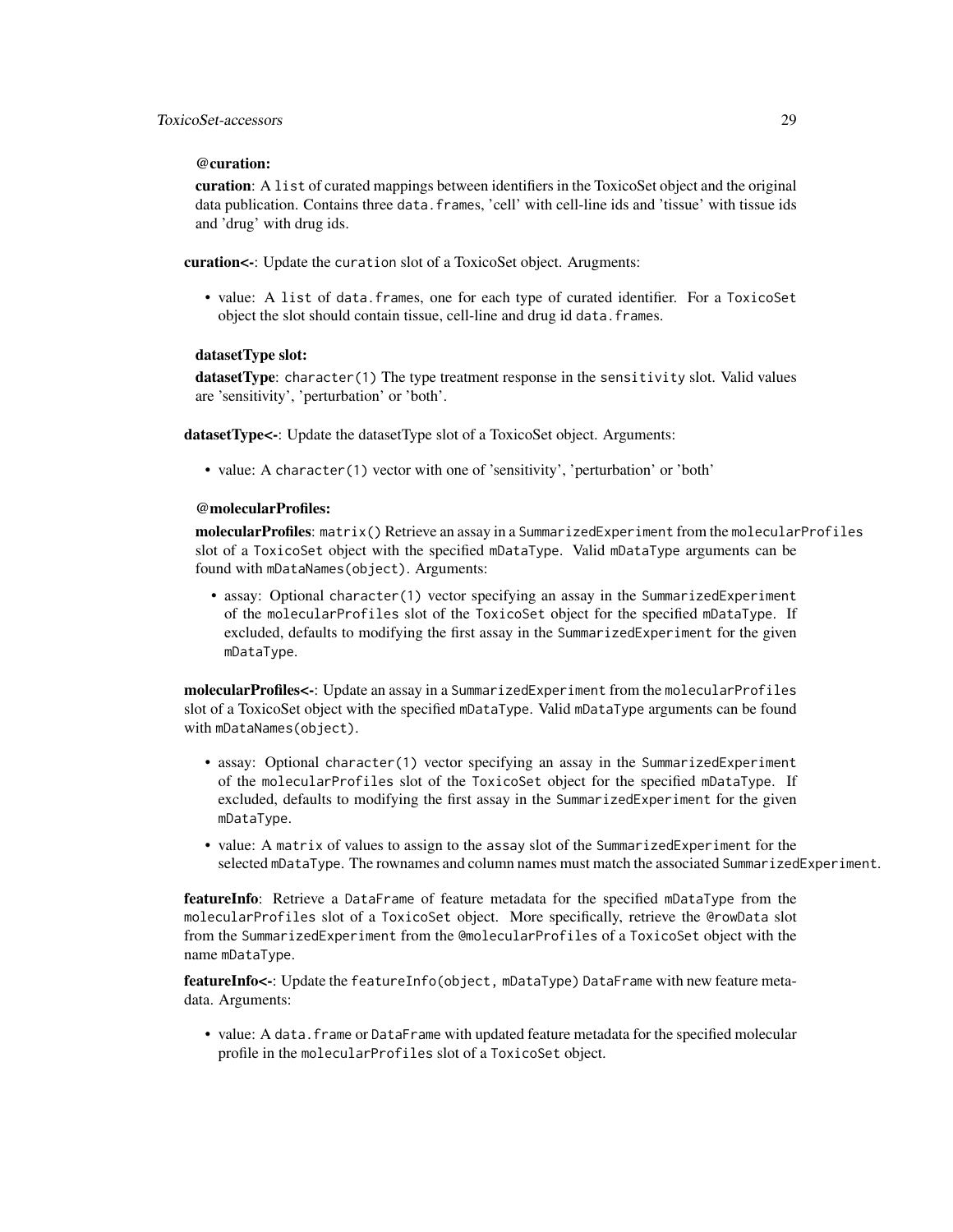phenoInfo: Return the @colData slot from the SummarizedExperiment of mDataType, containing sample-level metadata, from a ToxicoSet object.

phenoInfo<-: Update the @colData slot of the SummarizedExperiment of mDataType in the @molecularProfiles slot of a ToxicoSet object. This updates the sample-level metadata in-place.

• value: A data.frame or DataFrame object where rows are samples and columns are sample metadata.

fNames: character() The features names from the rowData slot of a SummarizedExperiment of mDataType within a ToxicoSet object.

fNames: Updates the rownames of the feature metadata (i.e., rowData) for a SummarizedExperiment of mDataType within a ToxicoSet object.

• value: character() A character vector of new features names for the rowData of the SummarizedExperiment of mDataType in the @molecularProfiles slot of a ToxicoSet object. Must be the same length as nrow(featureInfo(object, mDataType)), the number of rows in the feature metadata.

**mDataNames:** character Retrieve the names of the molecular data types available in the molecular Profiles slot of a ToxicoSet object. These are the options which can be used in the mDataType parameter of various molecularProfiles slot accessors methods.

mDataNames: Update the molecular data type names of the molecularProfiles slot of a ToxicoSet object. Arguments:

• value: character vector of molecular datatype names, with length equal to length(molecularProfilesSlot(object

molecularProfilesSlot: Return the contents of the @molecularProfiles slot of a ToxicoSet object. This will either be a list or MultiAssayExperiment of SummarizedExperiments.

molecularProfilesSlot<-: Update the contents of the @molecularProfiles slot of a ToxicoSet object. Arguemnts:

• value: A list or MultiAssayExperiment of SummarizedExperiments. The list and assays should be named for the molecular datatype in each SummarizedExperiment.

#### @treatmentResponse:

*Arguments::*

- dimension: Optional character(1) One of 'treatment', 'sample' or 'assay' to retrieve rowData, colData or the 'assay\_metadata' assay from the ToxicoSet @sensitvity LongTable object, respectively. Ignored with warning if @treatmentResponse is not a LongTable object.
- ...: Additional arguments to the rowData or colData. LongTable methods. Only used if the sensitivity slot contains a LongTable object instead of a list and the dimension argument is specified.

#### *Methods::*

sensitivityInfo: DataFrame or data.frame of sensitivity drug combo by sample metadata for the ToxicoSet object. When the dimension parameter is used, it allows retrieval of the dimension specific metadata from the LongTable object in @treatmentResponse of a ToxicoSet object.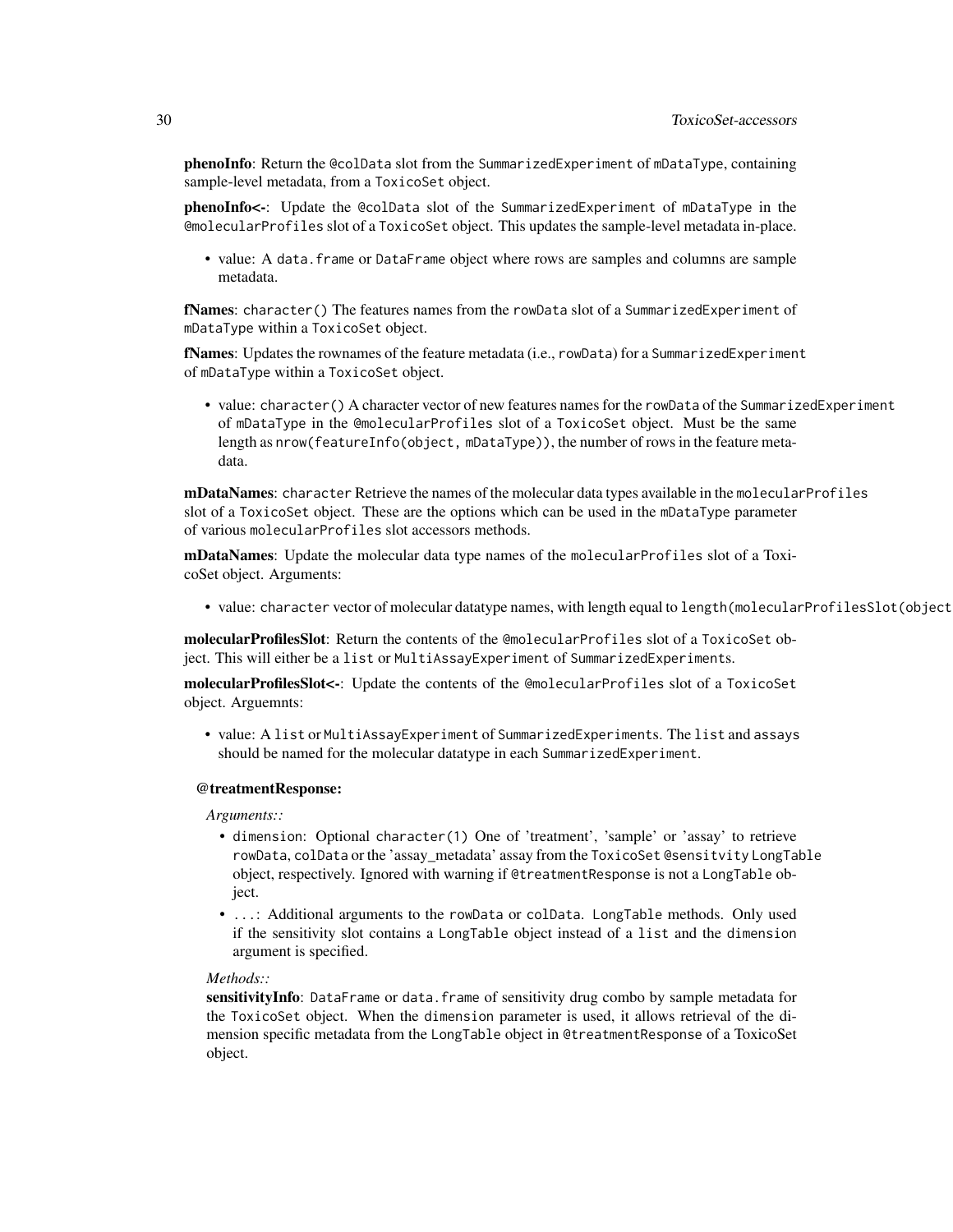sensitivityInfo<-: Update the @treatmentResponse slot metadata for a ToxicoSet object. When used without the dimension argument is behaves similar to the old ToxicoSet implementation, where the @treatmentResponse slot contained a list with a \$info data.frame item. When the dimension arugment is used, more complicated assignments can occur where 'sample' modifies the @sensitvity LongTable colData, 'drug' the rowData and 'assay' the 'assay\_metadata' assay. Arguments:

• value: A data. frame of treatment response experiment metadata, documenting experiment level metadata (mapping to drugs and samples). If the @treatmentResponse slot doesn't contain a LongTable and dimension is not specified, you can only modify existing columns as returned by sensitivityInfo(object).

sensitivityMeaures: Get the 'sensitivityMeasures' available in a ToxicoSet object. Each measure reprents some summary of sample sensitivity to a given drug, such as ic50, ec50, AUC, AAC, etc. The results are returned as a character vector with all available metrics for the PSet object.

sensitivityMeaures: Update the sensitivity meaure in a ToxicoSet object. Thesee values are the column names of the 'profiles' assay and represent various compued sensitviity metrics such as ic50, ec50, AUC, AAC, etc.

• value: A character vector of new sensitivity measure names, the then length of the character vector must matcht he number of columns of the 'profiles' assay, excluding metadata and key columns.

sensitivityProfiles: Return the sensitivity profile summaries from the sensitivity slot. This data.frame cotanins vaarious sensitivity summary metrics, such as ic50, amax, EC50, aac, HS, etc as columns, with rows as drug by sample experiments.

sensitivityProfiles<-: Update the sensitivity profile summaries the sensitivity slot. Arguments: value: A data.frame the the same number of rows as as returned by sensitivityProfiles(object), but potentially modified columns, such as the computation of additional summary metrics.

sensitivity Raw: Access the raw sensitiity measurents for a ToxicoSet object. A 3D array where rows are experiment ids, columns are doses and the third dimension is metric, either 'Dose' for the doses used or 'Viability' for the sample viability at that dose.

sensitvity Raw<-: Update the raw dose and viability data in a ToxicoSet.

• value: A 3D array object where rows are experiment\_ids, columns are replicates and pages are c('Dose', 'Viability'), with the corresponding dose or viability measurement for that experiment\_id and replicate.

sensNumber: Return a count of viability observations in a ToxicoSet object for each drug-combo by sample combination.

sensNumber<-: Update the 'n' item, which holds a matrix with a count of drug by sample-line experiment counts, in the list in @treatmentResponse slot of a ToxicoSet object. Will error when @sensitviity contains a LongTable object, since the counts are computed on the fly. Arguments:

• value: A matrix where rows are samples and columns are drugs, with a count of the number of experiments for each combination as the values.

pertNumber: array Summary of available perturbation experiments from in a ToxicoSet object. Returns a 3D array with the number of perturbation experiments per drug and sample, and data type.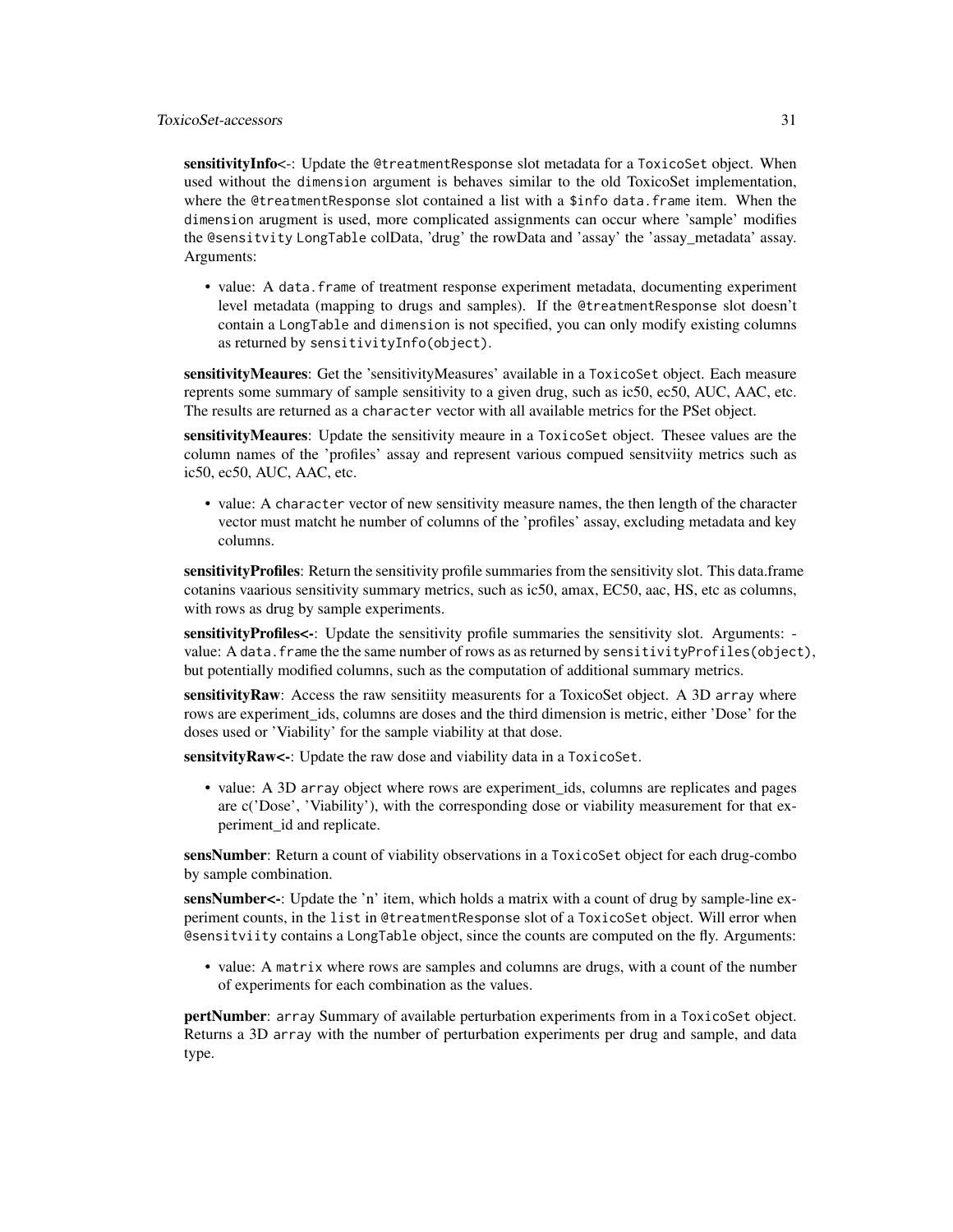pertNumber<-: Update the @perturbation\$n value in a ToxicoSet object, which stores a summary of the available perturbation experiments. Arguments:

• value: A new 3D array with the number of perturbation experiments per drug and sample, and data type

#### Value

Accessors: See details.

Setters: An updated CoreSet object, returned invisibly.

#### Examples

```
data(TGGATESsmall)
treatmentInfo(TGGATESsmall)
treatmentInfo(TGGATESsmall) <- treatmentInfo(TGGATESsmall)
treatmentNames(TGGATESsmall)
treatmentNames(TGGATESsmall) <- treatmentNames(TGGATESsmall)
## @annotation
annotation(TGGATESsmall)
annotation(TGGATESsmall) <- annotation(TGGATESsmall)
dateCreated(TGGATESsmall)
## dateCreated
dateCreated(TGGATESsmall) <- date()
name(TGGATESsmall)
name(TGGATESsmall) <- 'new_name'
sampleInfo(TGGATESsmall) <- sampleInfo(TGGATESsmall)
sampleNames(TGGATESsmall)
sampleNames(TGGATESsmall) <- sampleNames(TGGATESsmall)
## curation
curation(TGGATESsmall)
curation(TGGATESsmall) <- curation(TGGATESsmall)
datasetType(TGGATESsmall)
datasetType(TGGATESsmall) <- 'both'
```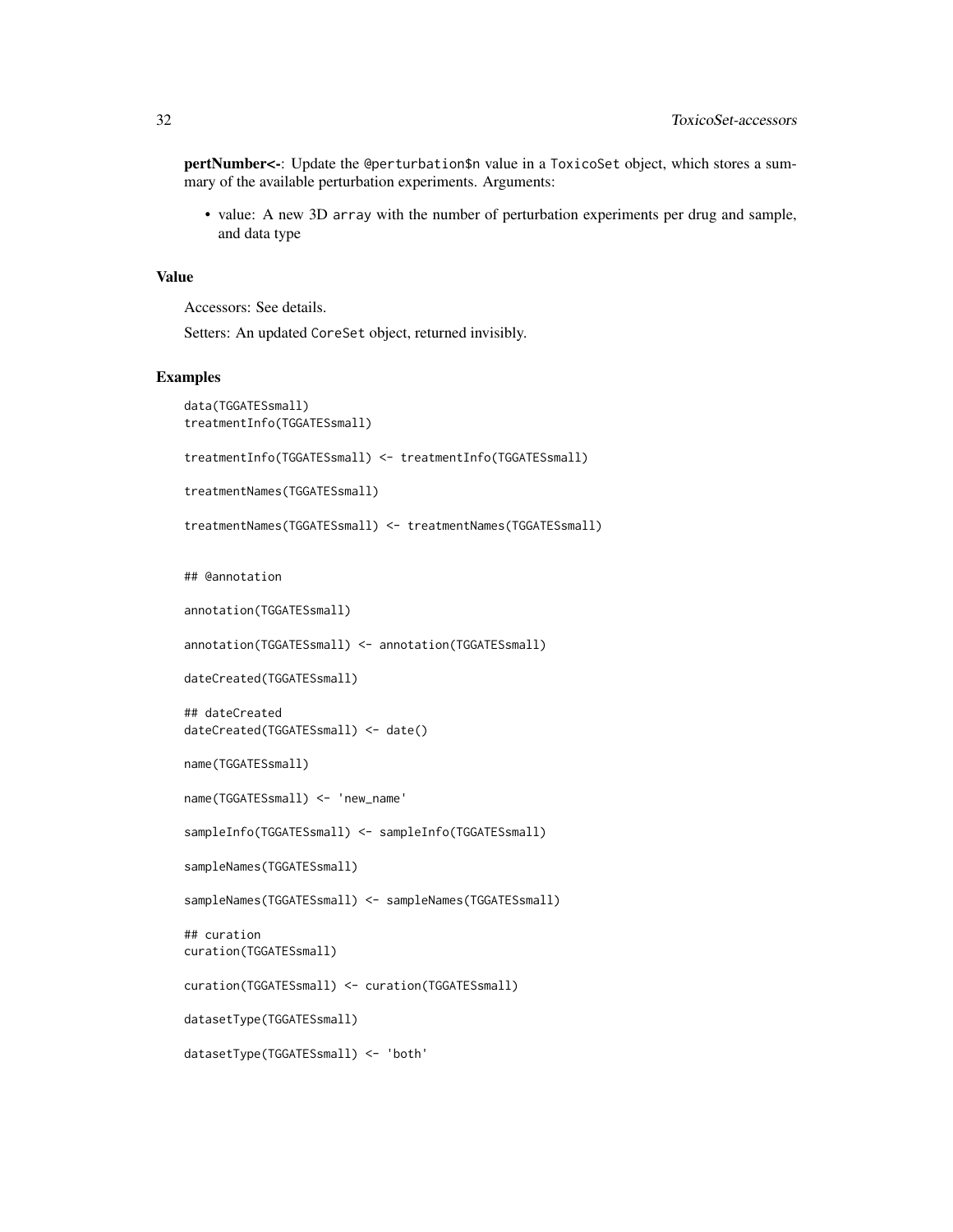```
# No assay specified
molecularProfiles(TGGATESsmall, 'rna') <- molecularProfiles(TGGATESsmall, 'rna')
# Specific assay
molecularProfiles(TGGATESsmall, 'rna', 'exprs') <-
    molecularProfiles(TGGATESsmall, 'rna', 'exprs')
featureInfo(TGGATESsmall, 'rna')
featureInfo(TGGATESsmall, 'rna') <- featureInfo(TGGATESsmall, 'rna')
phenoInfo(TGGATESsmall, 'rna')
phenoInfo(TGGATESsmall, 'rna') <- phenoInfo(TGGATESsmall, 'rna')
fNames(TGGATESsmall, 'rna')
fNames(TGGATESsmall, 'rna') <- fNames(TGGATESsmall, 'rna')
mDataNames(TGGATESsmall)
mDataNames(TGGATESsmall) <- mDataNames(TGGATESsmall)
molecularProfilesSlot(TGGATESsmall)
molecularProfilesSlot(TGGATESsmall) <- molecularProfilesSlot(TGGATESsmall)
sensitivityInfo(TGGATESsmall)
sensitivityInfo(TGGATESsmall) <- sensitivityInfo(TGGATESsmall)
sensitivityMeasures(TGGATESsmall) <- sensitivityMeasures(TGGATESsmall)
sensitivityMeasures(TGGATESsmall) <- sensitivityMeasures(TGGATESsmall)
sensitivityProfiles(TGGATESsmall)
sensitivityProfiles(TGGATESsmall) <- sensitivityProfiles(TGGATESsmall)
head(sensitivityRaw(TGGATESsmall))
sensitivityRaw(TGGATESsmall) <- sensitivityRaw(TGGATESsmall)
sensitivitySlot(TGGATESsmall)
sensitivitySlot(TGGATESsmall) <- sensitivitySlot(TGGATESsmall)
sensNumber(TGGATESsmall)
sensNumber(TGGATESsmall) <- sensNumber(TGGATESsmall)
pertNumber(TGGATESsmall)
```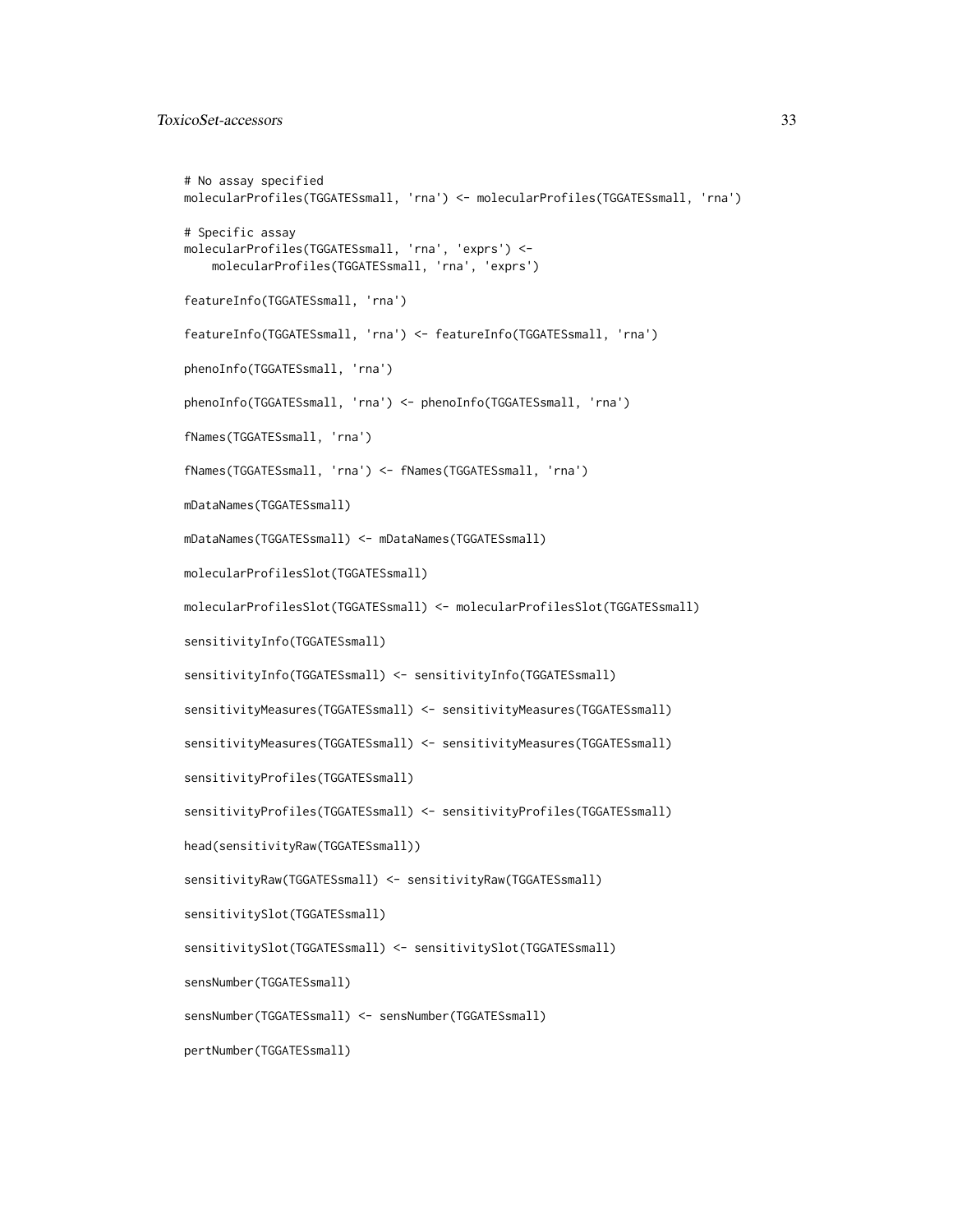<span id="page-33-0"></span>pertNumber(TGGATESsmall) <- pertNumber(TGGATESsmall)

ToxicoSet-class *Class to contain Toxico-genomic Data*

#### **Description**

The ToxicoSet (tSet) class was development to contain and organise large ToxicGenomic datasets as well as provide useful tools for interacting with this data. Functions are included for exploring the relationship between survival fraction and gene expression in cultured human and rat tissues during exposure to a wide ranges of compounds. Features include plotting dose and exposure time curves, calculating AUC, fitting linear models and computing sensitivity signatures.

#### Value

An object of the ToxicoSet class

#### **Slots**

- annotation A list of annotation data about the ToxicoSet, including the \$name and the session information for how the object was creating, detailing the exact versions of R and all the packages used
- molecularProfiles A list containing SummarizedExperiment type object for holding data for RNA, DNA, SNP and CNV measurements, with associated fData and pData containing the row and column metadata
- sample A data. frame containing the annotations for all the cell lines profiled in the data set, across all data types
- treatment A data.frame containg the annotations for all the drugs profiled in the data set, across all data types
- treatmentResponse A list containing all the data for the sensitivity experiments, including \$info, a data.frame containing the experimental info,\$raw a 3D array containing raw data, \$profiles, a data.frame containing sensitivity profiles statistics, and \$n, a data.frame detailing the number of experiments for each cell-drug pair
- perturbation A list containting \$n, a data.frame summarizing the available perturbation data,
- curation A list containing mappings for \$treatment, sample, tissue names used in the data set to universal identifiers used between different ToxicoSet objects
- datasetType A character string of 'sensitivity', 'perturbation', or both detailing what type of data can be found in the ToxicoSet, for proper processing of the data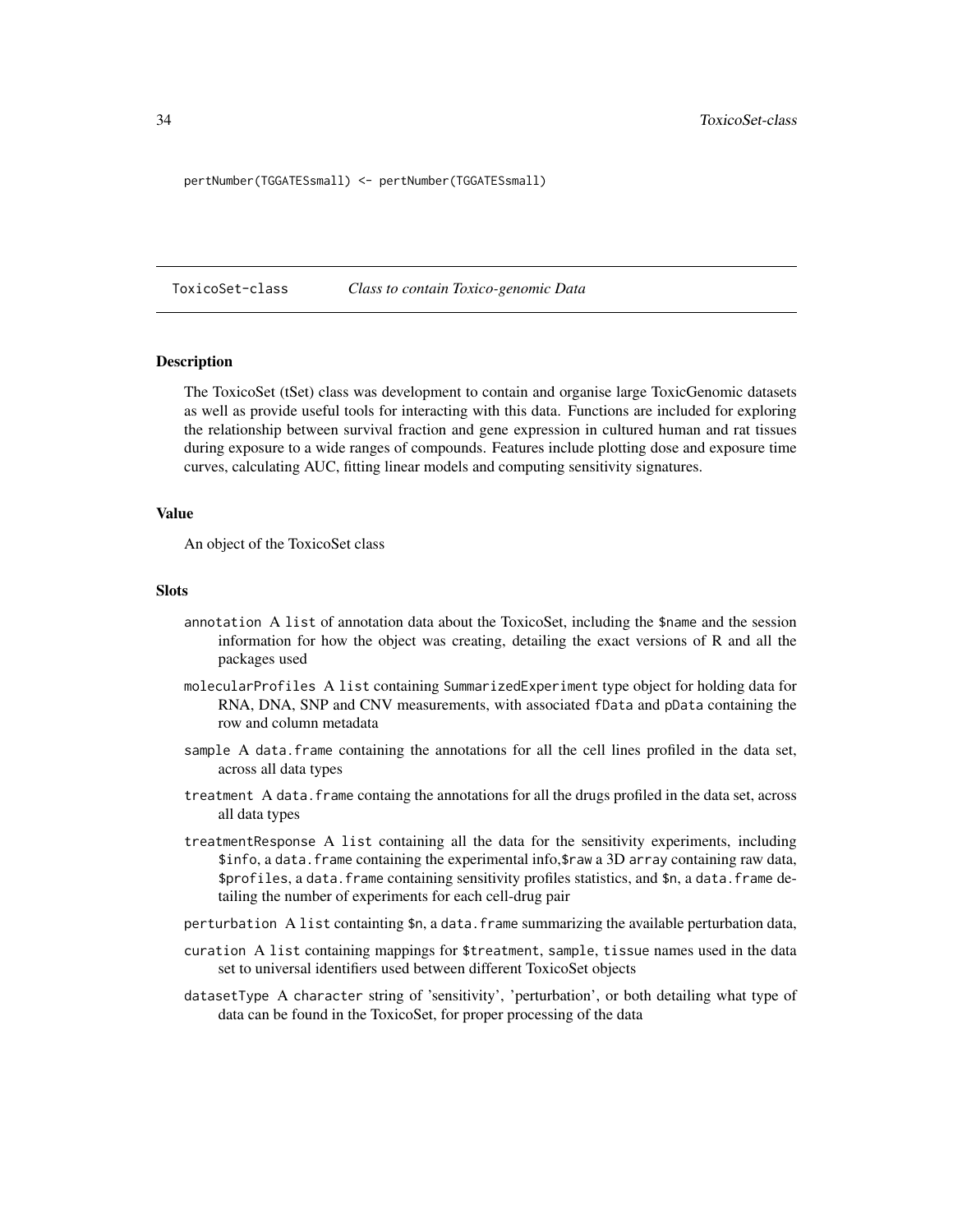<span id="page-34-0"></span>updateObject,ToxicoSet-method

*Update the ToxicoSet class after changes in it struture or API*

## Description

Update the ToxicoSet class after changes in it struture or API

#### Usage

```
## S4 method for signature 'ToxicoSet'
updateObject(object)
```
## Arguments

object A ToxicoSet object to update the class structure for.

## Value

ToxicoSet with update class structure.

[,ToxicoSet,ANY,ANY,ANY-method

 $\Gamma$ 

#### Description

 $\Gamma$ 

## Usage

## S4 method for signature 'ToxicoSet,ANY,ANY,ANY'  $x[i, j, ..., drop = FALSE]$ 

## Arguments

| x    | tSet                                                       |
|------|------------------------------------------------------------|
| i    | Cell lines to keep in tSet                                 |
| j    | Drugs to keep in tSet                                      |
|      | further arguments                                          |
| drop | A boolean flag of whether to drop single dimensions or not |

## Value

Returns the subsetted tSet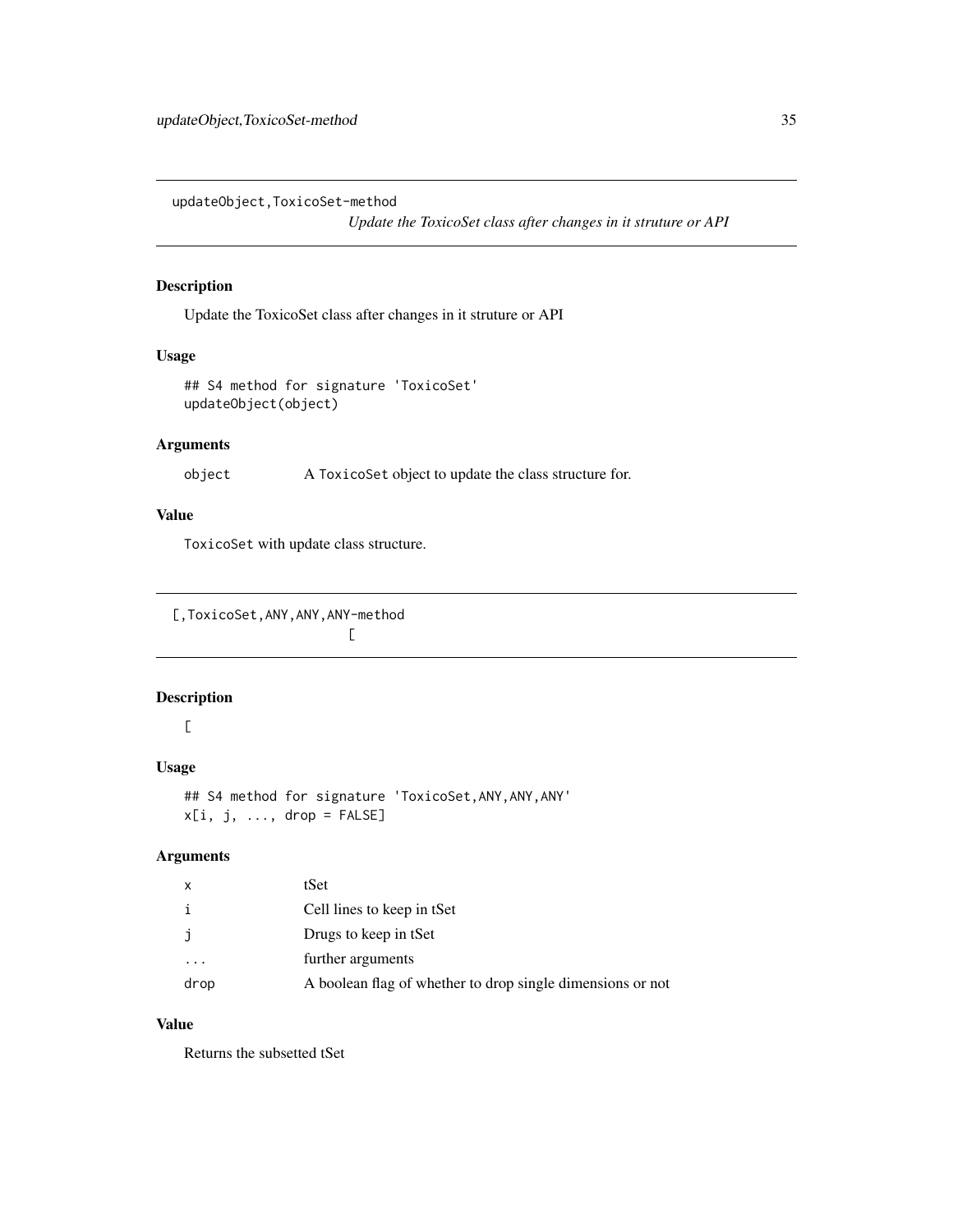## Examples

tSet <- TGGATESsmall[sampleNames(TGGATESsmall), treatmentNames(TGGATESsmall)[seq\_len(3)]]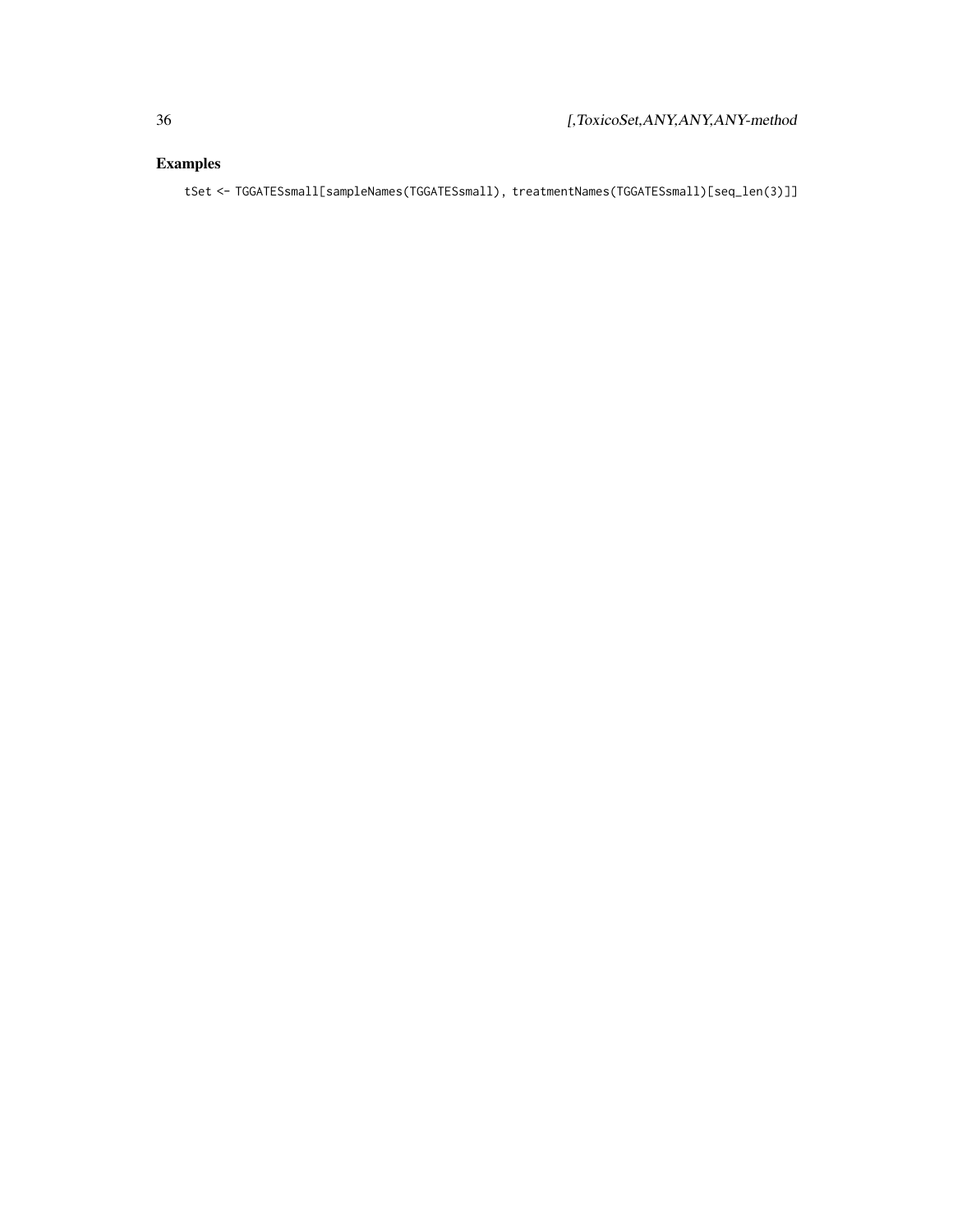# <span id="page-36-0"></span>**Index**

∗ datasets HCC\_sig, [15](#page-14-0) TGGATESsmall, [22](#page-21-0) .ToxicoSet *(*ToxicoSet-class*)*, [34](#page-33-0) [,ToxicoSet,ANY,ANY,ANY-method, [35](#page-34-0) annotation *(*ToxicoSet-accessors*)*, [24](#page-23-0) annotation,ToxicoSet-method *(*ToxicoSet-accessors*)*, [24](#page-23-0) annotation<- *(*ToxicoSet-accessors*)*, [24](#page-23-0) annotation<-,ToxicoSet,list-method *(*ToxicoSet-accessors*)*, [24](#page-23-0) availableTSets, [3](#page-2-0) cellInfo *(*ToxicoSet-accessors*)*, [24](#page-23-0) cellInfo,ToxicoSet-method *(*ToxicoSet-accessors*)*, [24](#page-23-0) cellInfo<- *(*ToxicoSet-accessors*)*, [24](#page-23-0) cellInfo<-,ToxicoSet,data.frame-method *(*ToxicoSet-accessors*)*, [24](#page-23-0) cellName,ToxicoSet-method *(*ToxicoSet-accessors*)*, [24](#page-23-0) cellNames *(*ToxicoSet-accessors*)*, [24](#page-23-0) cellNames<- *(*ToxicoSet-accessors*)*, [24](#page-23-0) cellNames<-,ToxicoSet,list-method *(*ToxicoSet-accessors*)*, [24](#page-23-0) character, *[16](#page-15-0)* checkTSetStructure, [3](#page-2-0) computeAUC, [4](#page-3-0) computeIC50, [5](#page-4-0) computeICn *(*computeIC50*)*, [5](#page-4-0) computeLimmaDiffExpr, [7](#page-6-0) computeLimmaDiffExpr,ToxicoSet-method, [8](#page-7-0) curation *(*ToxicoSet-accessors*)*, [24](#page-23-0) curation,ToxicoSet-method *(*ToxicoSet-accessors*)*, [24](#page-23-0) curation<- *(*ToxicoSet-accessors*)*, [24](#page-23-0) curation<-,ToxicoSet,list-method *(*ToxicoSet-accessors*)*, [24](#page-23-0)

data.table, *[8](#page-7-0)* datasetType *(*ToxicoSet-accessors*)*, [24](#page-23-0) datasetType,ToxicoSet-method *(*ToxicoSet-accessors*)*, [24](#page-23-0) datasetType<- *(*ToxicoSet-accessors*)*, [24](#page-23-0) datasetType<-,ToxicoSet,character-method *(*ToxicoSet-accessors*)*, [24](#page-23-0) dateCreated *(*ToxicoSet-accessors*)*, [24](#page-23-0) dateCreated,ToxicoSet-method *(*ToxicoSet-accessors*)*, [24](#page-23-0) dateCreated<- *(*ToxicoSet-accessors*)*, [24](#page-23-0) dateCreated<-,ToxicoSet,character-method *(*ToxicoSet-accessors*)*, [24](#page-23-0) dateCreated<-,ToxicoSet-method *(*ToxicoSet-accessors*)*, [24](#page-23-0) dim,ToxicoSet-method, [8](#page-7-0) downloadTSet, [9](#page-8-0) drugGeneResponseCurve, [10](#page-9-0) drugInfo *(*ToxicoSet-accessors*)*, [24](#page-23-0) drugInfo<- *(*ToxicoSet-accessors*)*, [24](#page-23-0) drugNames *(*ToxicoSet-accessors*)*, [24](#page-23-0) drugNames<- *(*ToxicoSet-accessors*)*, [24](#page-23-0) drugPerturbationSig, [11](#page-10-0) drugTimeResponseCurve, [13](#page-12-0)

featureInfo *(*ToxicoSet-accessors*)*, [24](#page-23-0) featureInfo,ToxicoSet-method *(*ToxicoSet-accessors*)*, [24](#page-23-0) featureInfo<- *(*ToxicoSet-accessors*)*, [24](#page-23-0) featureInfo<-,ToxicoSet,character,data.frame-method *(*ToxicoSet-accessors*)*, [24](#page-23-0) featureInfo<-,ToxicoSet,character,DataFrame-method *(*ToxicoSet-accessors*)*, [24](#page-23-0) fNames *(*ToxicoSet-accessors*)*, [24](#page-23-0) fNames,ToxicoSet,character-method *(*ToxicoSet-accessors*)*, [24](#page-23-0) fNames<- *(*ToxicoSet-accessors*)*, [24](#page-23-0) fNames<-,ToxicoSet,character,character-method *(*ToxicoSet-accessors*)*, [24](#page-23-0)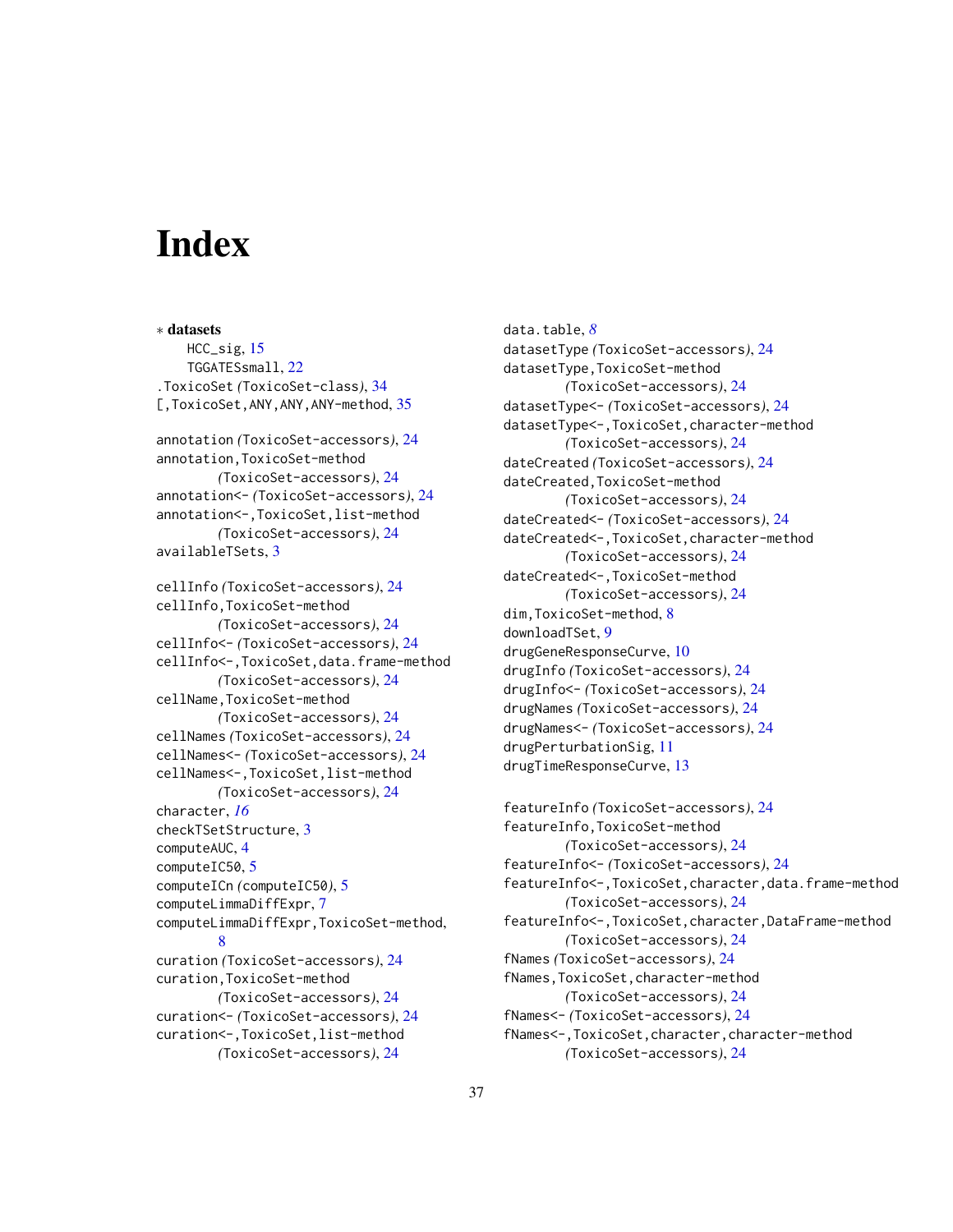#### 38 INDEX

#### HCC\_sig, [15](#page-14-0)

logical, *[3](#page-2-0)*, *[8](#page-7-0)*, *[16](#page-15-0)* logLogisticRegression, [15](#page-14-0) mDataNames *(*ToxicoSet-accessors*)*, [24](#page-23-0) mDataNames,ToxicoSet-method *(*ToxicoSet-accessors*)*, [24](#page-23-0) mDataNames<- *(*ToxicoSet-accessors*)*, [24](#page-23-0) mDataNames<-,ToxicoSet,ANY-method *(*ToxicoSet-accessors*)*, [24](#page-23-0) mDataNames<-,ToxicoSet-method *(*ToxicoSet-accessors*)*, [24](#page-23-0) molecularProfiles *(*ToxicoSet-accessors*)*, [24](#page-23-0) molecularProfiles,ToxicoSet-method *(*ToxicoSet-accessors*)*, [24](#page-23-0) molecularProfiles<- *(*ToxicoSet-accessors*)*, [24](#page-23-0) molecularProfiles<-,ToxicoSet,character,character,matrix-method sampleName,ToxicoSet-method *(*ToxicoSet-accessors*)*, [24](#page-23-0) molecularProfiles<-,ToxicoSet,character,missing,matrix-method *(*ToxicoSet-accessors*)*, [24](#page-23-0) *(*ToxicoSet-accessors*)*, [24](#page-23-0) molecularProfilesSlot *(*ToxicoSet-accessors*)*, [24](#page-23-0) molecularProfilesSlot,ToxicoSet-method *(*ToxicoSet-accessors*)*, [24](#page-23-0) molecularProfilesSlot<- *(*ToxicoSet-accessors*)*, [24](#page-23-0) molecularProfilesSlot<-,ToxicoSet,list-method *(*ToxicoSet-accessors*)*, [24](#page-23-0) *(*ToxicoSet-accessors*)*, [24](#page-23-0) molecularProfilesSlot<-,ToxicoSet,list\_OR\_MAE-method *(*ToxicoSet-accessors*)*, [24](#page-23-0) *(*ToxicoSet-accessors*)*, [24](#page-23-0) molecularProfilesSlot<-ToxicoSet,MultiAssayExperiment-method *(*ToxicoSet-accessors*)*, [24](#page-23-0) *(*ToxicoSet-accessors*)*, [24](#page-23-0) moleculerProfilesSlot,ToxicoSet-method *(*ToxicoSet-accessors*)*, [24](#page-23-0) name *(*ToxicoSet-accessors*)*, [24](#page-23-0) name,ToxicoSet-method *(*ToxicoSet-accessors*)*, [24](#page-23-0) name<- *(*ToxicoSet-accessors*)*, [24](#page-23-0) name<-,ToxicoSet,character-method *(*ToxicoSet-accessors*)*, [24](#page-23-0) name<-,ToxicoSet-method *(*ToxicoSet-accessors*)*, [24](#page-23-0) S4, *[7](#page-6-0)*

pertNumber *(*ToxicoSet-accessors*)*, [24](#page-23-0) pertNumber,ToxicoSet-method *(*ToxicoSet-accessors*)*, [24](#page-23-0)

pertNumber<- *(*ToxicoSet-accessors*)*, [24](#page-23-0) pertNumber<-,ToxicoSet,array-method *(*ToxicoSet-accessors*)*, [24](#page-23-0) phenoInfo *(*ToxicoSet-accessors*)*, [24](#page-23-0) phenoInfo,ToxicoSet,character-method *(*ToxicoSet-accessors*)*, [24](#page-23-0) phenoInfo<- *(*ToxicoSet-accessors*)*, [24](#page-23-0) phenoInfo<-,ToxicoSet,character,data.frame-method *(*ToxicoSet-accessors*)*, [24](#page-23-0) phenoInfo<-,ToxicoSet,character,DataFrame-method *(*ToxicoSet-accessors*)*, [24](#page-23-0)

sampleInfo *(*ToxicoSet-accessors*)*, [24](#page-23-0) sampleInfo,ToxicoSet-method *(*ToxicoSet-accessors*)*, [24](#page-23-0) sampleInfo<- *(*ToxicoSet-accessors*)*, [24](#page-23-0) sampleInfo<-,ToxicoSet,data.frame-method *(*ToxicoSet-accessors*)*, [24](#page-23-0) sampleNames *(*ToxicoSet-accessors*)*, [24](#page-23-0) sampleNames,ToxicoSet-method *(*ToxicoSet-accessors*)*, [24](#page-23-0) sampleNames<- *(*ToxicoSet-accessors*)*, [24](#page-23-0) sampleNames<-,ToxicoSet,character-method *(*ToxicoSet-accessors*)*, [24](#page-23-0) sampleNames<-,ToxicoSet,list-method sensitivityInfo,ToxicoSet,character-method sensitivityInfo,ToxicoSet,missing-method sensitivityInfo,ToxicoSet-method *(*ToxicoSet-accessors*)*, [24](#page-23-0) sensitivityInfo<-,ToxicoSet,data.frame-method *(*ToxicoSet-accessors*)*, [24](#page-23-0) sensitivityInfo<-,ToxicoSet,missing,data.frame-method *(*ToxicoSet-accessors*)*, [24](#page-23-0) sensitivityMeasures,ToxicoSet-method *(*ToxicoSet-accessors*)*, [24](#page-23-0) sensitivityMeasures<-,ToxicoSet,character-method *(*ToxicoSet-accessors*)*, [24](#page-23-0) sensitivityProfiles,ToxicoSet-method *(*ToxicoSet-accessors*)*, [24](#page-23-0) sensitivityProfiles<-,ToxicoSet,data.frame-method *(*ToxicoSet-accessors*)*, [24](#page-23-0) sensitivityRaw,ToxicoSet-method *(*ToxicoSet-accessors*)*, [24](#page-23-0)